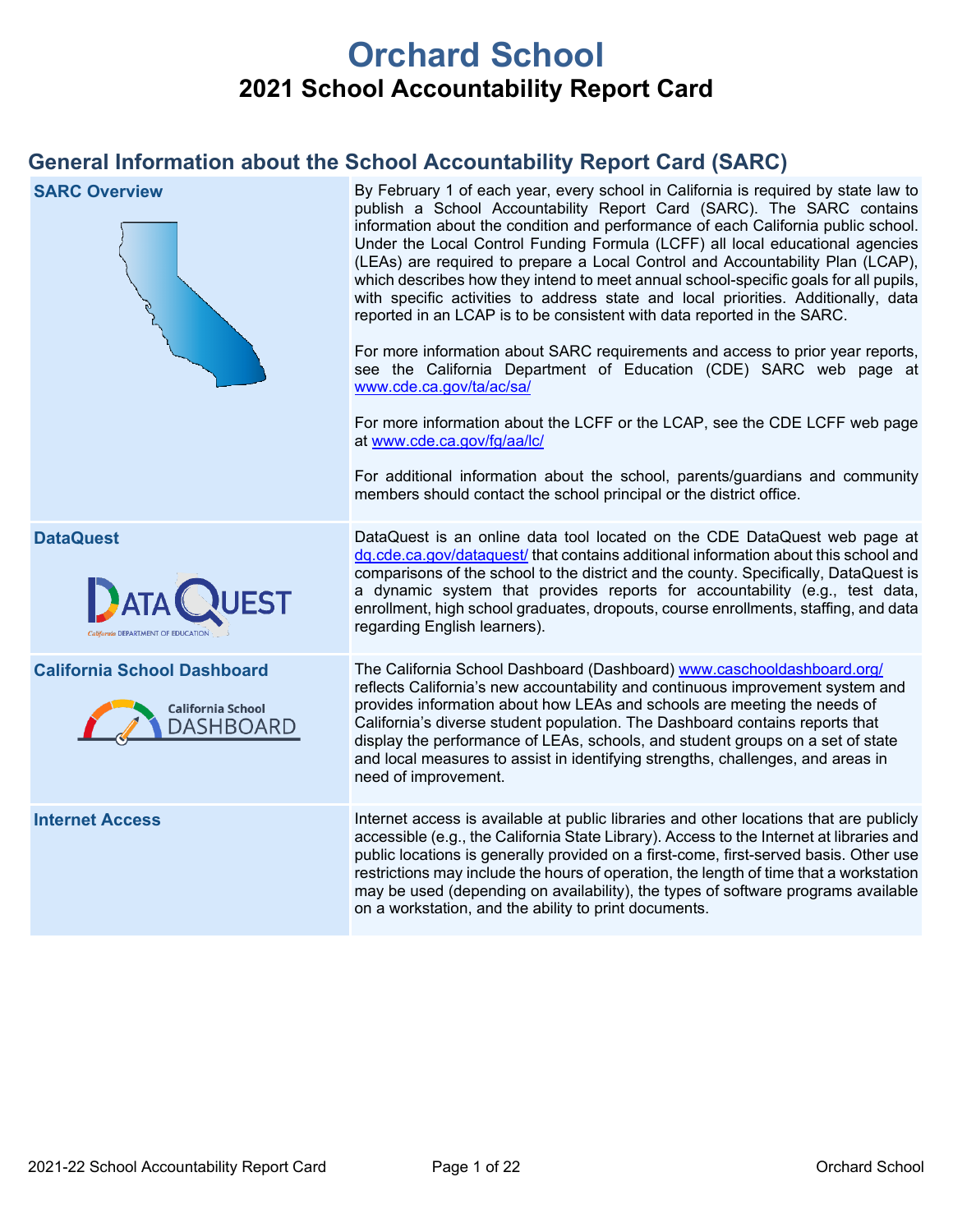#### **2021-22 School Contact Information**

| <b>School Name</b>                       | Orchard School             |
|------------------------------------------|----------------------------|
| <b>Street</b>                            | 921 Fox Lane               |
| City, State, Zip                         | San Jose, CA 95131         |
| <b>Phone Number</b>                      | (408) 944-0388             |
| <b>Principal</b>                         | Marie Roberts              |
| <b>Email Address</b>                     | mroberts@orchardsd.org     |
| <b>School Website</b>                    | https://www.orchardsd.org/ |
| <b>County-District-School (CDS) Code</b> | 43696330000000             |

| 2021-22 District Contact Information |                                |  |  |  |
|--------------------------------------|--------------------------------|--|--|--|
| <b>District Name</b>                 | <b>Orchard School District</b> |  |  |  |
| <b>Phone Number</b>                  | (408) 944-0397                 |  |  |  |
| Superintendent                       | Jeff Bowman                    |  |  |  |
| <b>Email Address</b>                 | jbowman@orchardsd.org          |  |  |  |
| <b>District Website Address</b>      | http://www.orchardsd.org/      |  |  |  |

#### **2021-22 School Overview**

The Orchard School District was founded in 1856 by the early pioneers of Santa Clara Valley and was one of the first schools in San Jose, California. The district has been in existence for over 150 years. The school was founded on the principle of being an independent school that was dedicated to serving the needs of the community. Nestled in the heart of Silicon Valley, the former fruit orchards and garden areas are replaced by business and commercial centers. Today, Orchard School District serves the needs of students in grades transitional kindergarten through eighth grade in a beautiful, modern, state-of-the-art facility that provides a center for both school and community gatherings.

The District has a before and after school program for school-age children and a preschool program operated by the Champions. The District has on its campus three Santa Clara County special education classes for autistic students.

The Board of Education has been committed to providing leadership and direction to foster an educational environment that places students first. The Board is guided by Orchard's mission, "We will meet you where you are and prepare you for where you are going", and vision, Inspire: One student, one family, one neighborhood at a time. The Board has also established a set of priorities that is currently guiding the District through continual improvement.

#### Our Strategic Priorities are:

1. Ensure all students and staff have the supports and resources to be socially, emotionally, and physically safe

2. Engage all students in their learning and provide necessary supports and resources to ensure all students are academically successful and challenged

3. Align resources to support priorities, maintain a balanced budget, be fiscally responsible and transparent

4. Maintain, upgrade and innovate facilities, including technology, to best support teaching and learning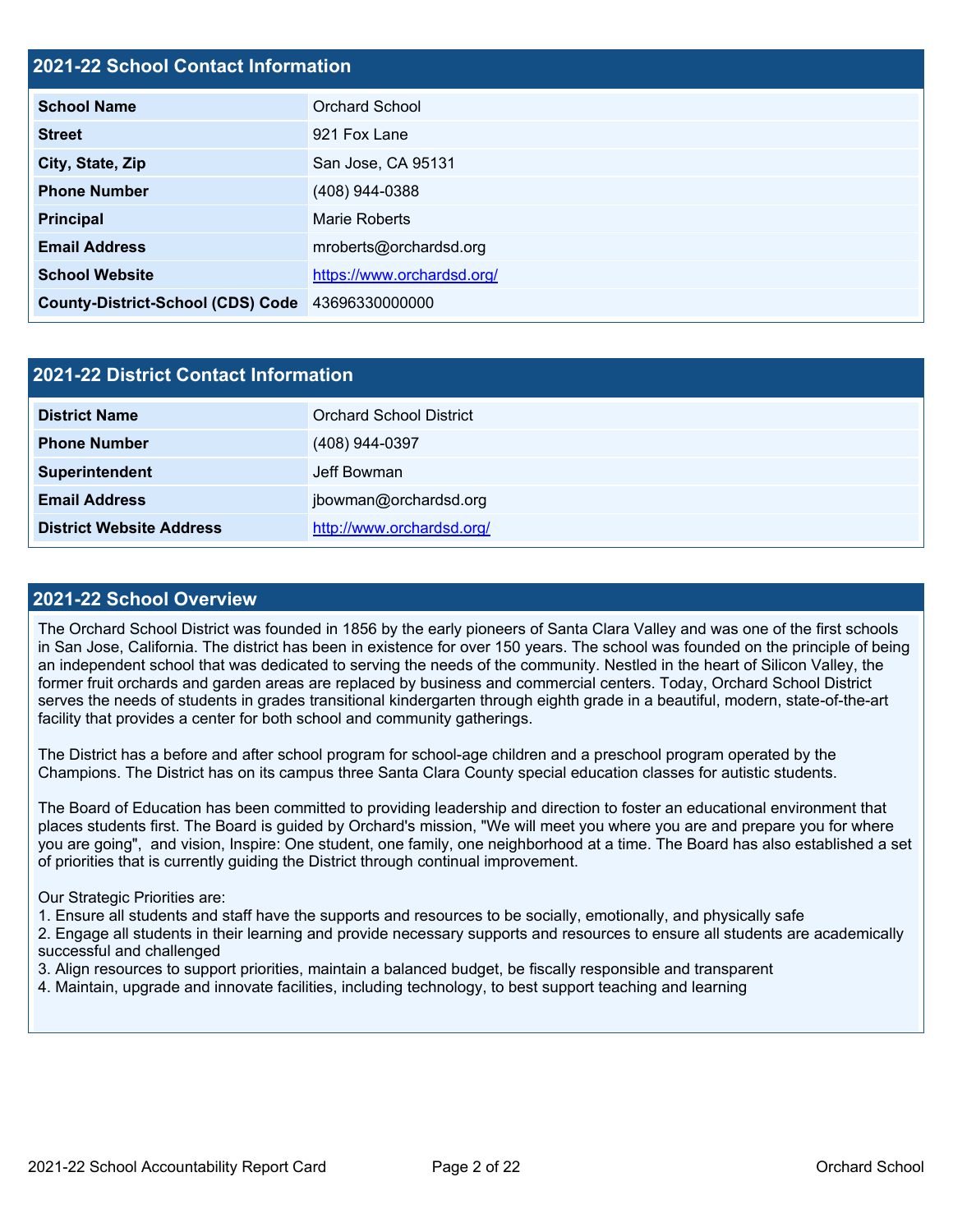# **About this School**

| 2020-21 Student Enrollment by Grade Level |                           |  |  |  |  |
|-------------------------------------------|---------------------------|--|--|--|--|
| <b>Grade Level</b>                        | <b>Number of Students</b> |  |  |  |  |
| Kindergarten                              | 121                       |  |  |  |  |
| Grade 1                                   | 102                       |  |  |  |  |
| Grade 2                                   | 88                        |  |  |  |  |
| Grade 3                                   | 83                        |  |  |  |  |
| Grade 4                                   | 76                        |  |  |  |  |
| Grade 5                                   | 73                        |  |  |  |  |
| Grade 6                                   | 111                       |  |  |  |  |
| Grade 7                                   | 87                        |  |  |  |  |
| Grade 8                                   | 74                        |  |  |  |  |
| <b>Total Enrollment</b>                   | 815                       |  |  |  |  |

# **2020-21 Student Enrollment by Student Group**

| <b>Student Group</b>                   | <b>Percent of Total Enrollment</b> |
|----------------------------------------|------------------------------------|
| Female                                 | 51.2                               |
| <b>Male</b>                            | 48.8                               |
| American Indian or Alaska Native       | 0.9                                |
| Asian                                  | 40.6                               |
| <b>Black or African American</b>       | 4.9                                |
| <b>Filipino</b>                        | 6.6                                |
| <b>Hispanic or Latino</b>              | 33                                 |
| Native Hawaiian or Pacific Islander    | 2.3                                |
| <b>Two or More Races</b>               | 3.9                                |
| <b>White</b>                           | 6.7                                |
| <b>English Learners</b>                | 33.3                               |
| <b>Foster Youth</b>                    | 0.1                                |
| <b>Homeless</b>                        | 0.6                                |
| <b>Socioeconomically Disadvantaged</b> | 32.9                               |
| <b>Students with Disabilities</b>      | $\overline{7}$                     |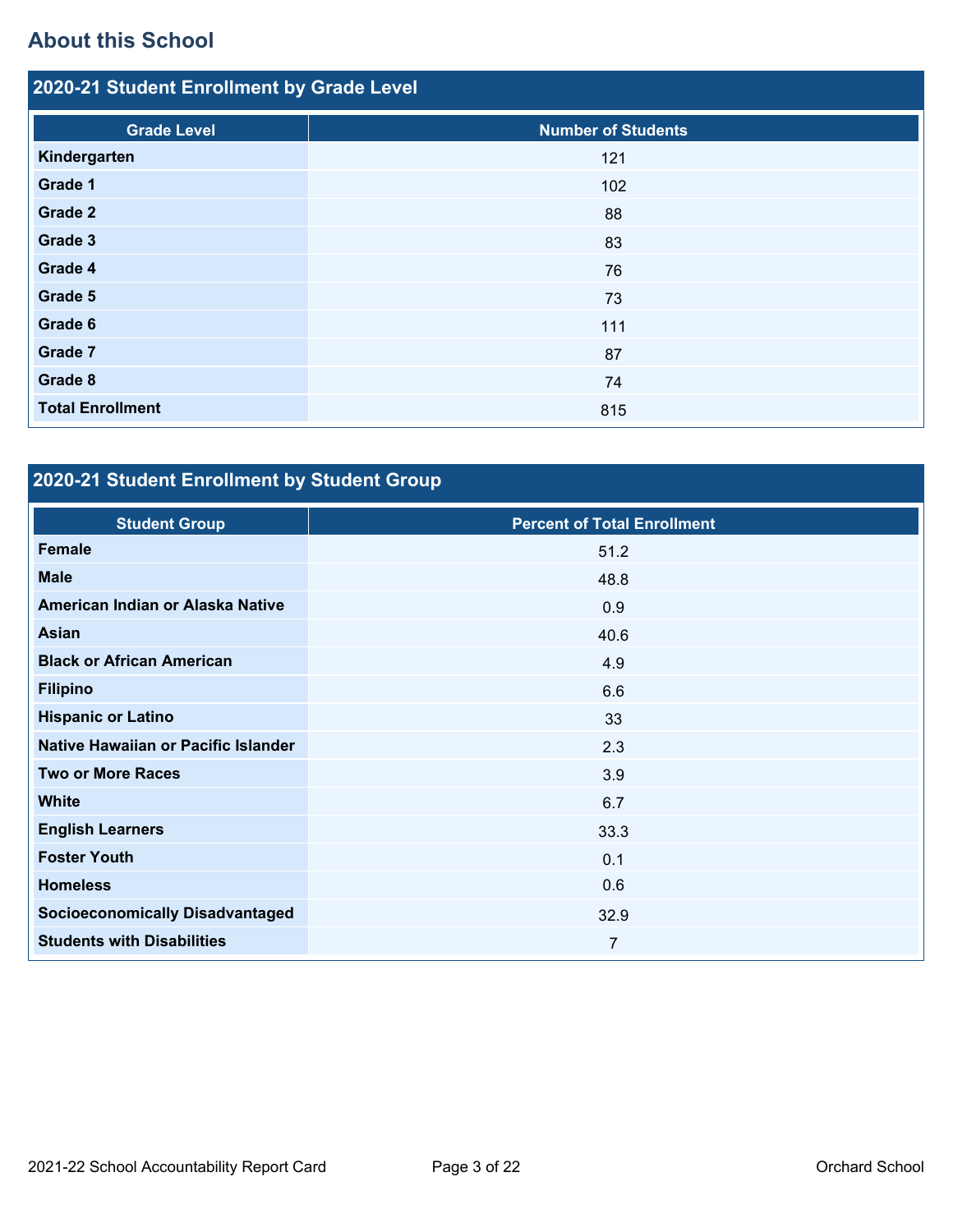## **A. Conditions of Learning State Priority: Basic**

The SARC provides the following information relevant to the State priority: Basic (Priority 1):

- Degree to which teachers are appropriately assigned and fully credentialed in the subject area and for the pupils they are teaching;
	- Pupils have access to standards-aligned instructional materials; and
- School facilities are maintained in good repair

Note: For more information refer to the Updated Teacher Equity Definitions web page at<https://www.cde.ca.gov/pd/ee/teacherequitydefinitions.asp>

#### **2019-20 Teacher Preparation and Placement**

| <b>Authorization/Assignment</b>                                                                 | 2019-20 |
|-------------------------------------------------------------------------------------------------|---------|
| Fully (Preliminary or Clear) Credentialed for Subject and Student Placement (properly assigned) |         |
| <b>Intern Credential Holders Properly Assigned</b>                                              |         |
| Teachers Without Credentials and Misassignments ("ineffective" under ESSA)                      |         |
| Credentialed Teachers Assigned Out-of-Field ("out-of-field" under ESSA)                         |         |
| <b>Unknown</b>                                                                                  |         |
| <b>Total Teaching Positions</b>                                                                 |         |
|                                                                                                 |         |

Note: The data in this table is based on Full Time Equivalent (FTE) status. One FTE equals one staff member working full time; one FTE could also represent two staff members who each work 50 percent of full time. Additionally, an assignment is defined as a position that an educator is assigned to based on setting, subject, and grade level. An authorization is defined as the services that an educator is authorized to provide to students.

### **2019-20 Teachers Without Credentials and Misassignments (considered "ineffective" under ESSA)**

| <b>Authorization/Assignment</b>                              | 2019-20 |
|--------------------------------------------------------------|---------|
| <b>Permits and Waivers</b>                                   |         |
| <b>Misassignments</b>                                        |         |
| <b>Vacant Positions</b>                                      |         |
| <b>Total Teachers Without Credentials and Misassignments</b> |         |

### **2019-20 Credentialed Teachers Assigned Out-of-Field (considered "out-of-field" under ESSA)**

| <b>Indicator</b>                                              | 2019-20 |
|---------------------------------------------------------------|---------|
| <b>Credentialed Teachers Authorized on a Permit or Waiver</b> |         |
| <b>Local Assignment Options</b>                               |         |
| <b>Total Out-of-Field Teachers</b>                            |         |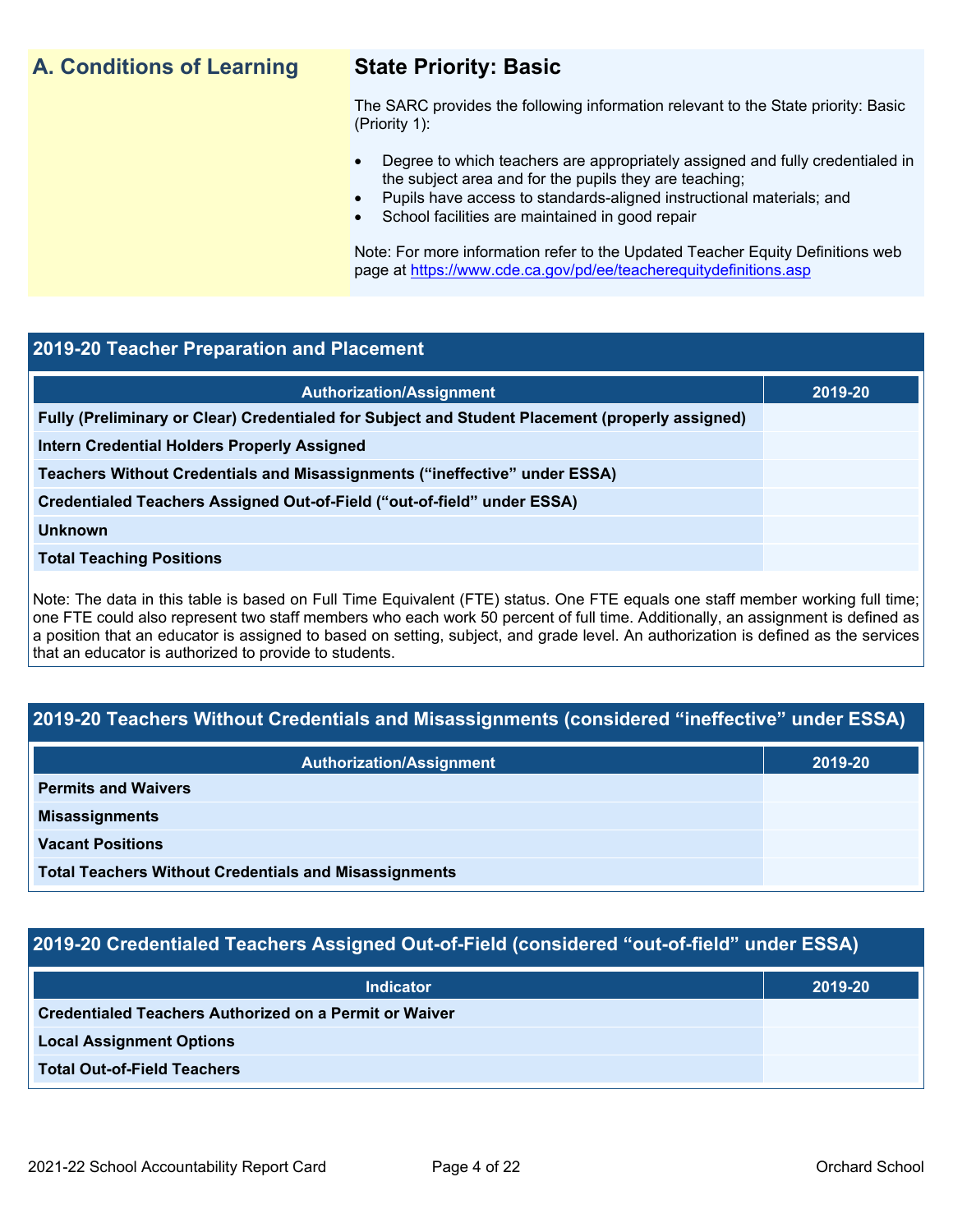#### **2019-20 Class Assignments**

| Indicator                                                                                                                                           | 2019-20 |
|-----------------------------------------------------------------------------------------------------------------------------------------------------|---------|
| <b>Misassignments for English Learners</b><br>(a percentage of all the classes with English learners taught by teachers that are misassigned)       |         |
| No credential, permit or authorization to teach<br>(a percentage of all the classes taught by teachers with no record of an authorization to teach) |         |

## **2021-22 Quality, Currency, Availability of Textbooks and Other Instructional Materials**

**Year and month in which the data were collected January 2019** January 2019

| <b>Subject</b>                | Textbooks and Other Instructional Materials/year of<br><b>Adoption</b>                                                    | <b>From</b><br><b>Most</b><br><b>Recent</b><br><b>Adoption</b><br>2 | <b>Percent</b><br><b>Students</b><br><b>Lacking Own</b><br><b>Assigned</b><br>Copy |
|-------------------------------|---------------------------------------------------------------------------------------------------------------------------|---------------------------------------------------------------------|------------------------------------------------------------------------------------|
| <b>Reading/Language Arts</b>  | National Geographic Wonders (TK-3) 2017 Expeditionary<br>Learning (4-8) 2017 Lucy Calkins Writer's Workshop (K-5)<br>2013 | <b>Yes</b>                                                          | %0                                                                                 |
| <b>Mathematics</b>            | EngageNY Mathematics (K-8) 2016                                                                                           | <b>Yes</b>                                                          | %0                                                                                 |
| <b>Science</b>                | Houghton Mifflin California Science (K-5)<br>2007 Holt California Earth, Life, Physical Science (6-8) 2007                | <b>Yes</b>                                                          | %0                                                                                 |
| <b>History-Social Science</b> | Pearson (TK-2) 2018 Teachers<br>Curriculum Institute (3-8) 2018                                                           | <b>Yes</b>                                                          | %0                                                                                 |

### **School Facility Conditions and Planned Improvements**

The Orchard campus is approximately twenty years old and retains the look of a new school. The school meets all requirements outlined in the Williams legislation. There have been no parent complaints regarding cleanliness or disrepair of the facility. The Facilities Committee is always looking into new ways to improve and enhance the school grounds and facilities.

**Year and month of the most recent FIT report** 2/1/2022

| <b>System Inspected</b>                              | Rate<br>Good | <b>Rate</b><br><b>Fair</b> | Rate<br><b>Poor</b> | <b>Repair Needed and Action Taken or Planned</b>                                                                                                |
|------------------------------------------------------|--------------|----------------------------|---------------------|-------------------------------------------------------------------------------------------------------------------------------------------------|
| <b>Systems:</b><br>Gas Leaks, Mechanical/HVAC, Sewer | X            |                            |                     | County<br>(M): Master Planning in process and projects will<br>be prioritized (plans for evaluation will include<br>knocking down this building |
| Interior:<br><b>Interior Surfaces</b>                |              | X                          |                     | Champions, Speech, Facil.<br>$(H, K, N)$ :<br>County                                                                                            |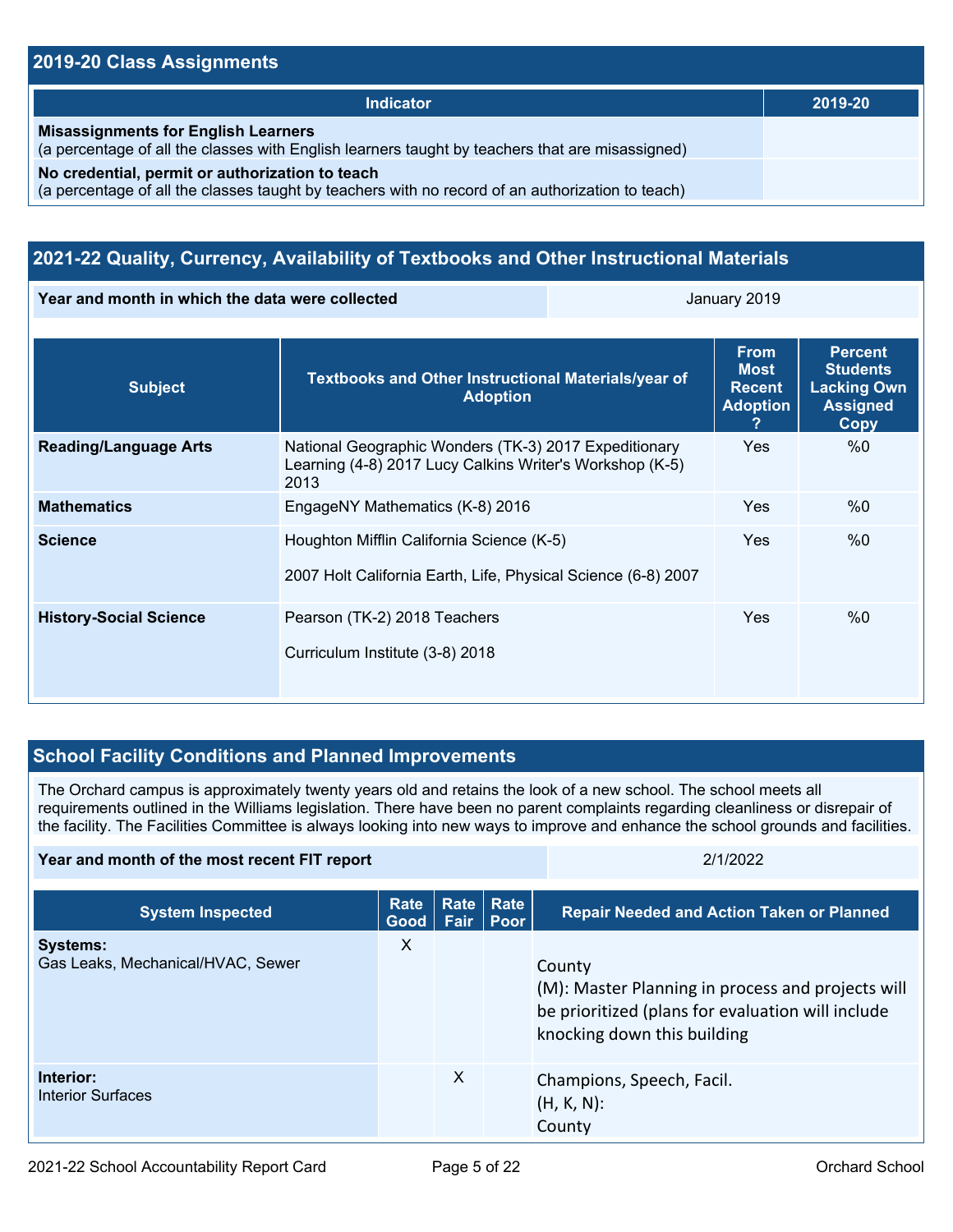| <b>School Facility Conditions and Planned Improvements</b>                    |                           |  |                                                                                                                                                                                               |  |  |
|-------------------------------------------------------------------------------|---------------------------|--|-----------------------------------------------------------------------------------------------------------------------------------------------------------------------------------------------|--|--|
|                                                                               |                           |  | (M): Master Planning in process and projects will<br>be prioritized (plans for evaluation will include<br>knocking down this building                                                         |  |  |
| <b>Cleanliness:</b><br>Overall Cleanliness, Pest/Vermin Infestation           | $\boldsymbol{\mathsf{X}}$ |  | Champions, Speech, Facil.<br>$(H, K, N)$ :<br>County<br>(M): Master Planning in process and projects will<br>be prioritized (plans for evaluation will include<br>knocking down this building |  |  |
| <b>Electrical</b>                                                             | $\boldsymbol{X}$          |  |                                                                                                                                                                                               |  |  |
| <b>Restrooms/Fountains:</b><br>Restrooms, Sinks/ Fountains                    | $\sf X$                   |  | Champions, Speech, Facil.<br>$(H, K, N)$ :                                                                                                                                                    |  |  |
| Safety:<br>Fire Safety, Hazardous Materials                                   | $\boldsymbol{X}$          |  |                                                                                                                                                                                               |  |  |
| <b>Structural:</b><br><b>Structural Damage, Roofs</b>                         | $\sf X$                   |  |                                                                                                                                                                                               |  |  |
| <b>External:</b><br>Playground/School Grounds, Windows/<br>Doors/Gates/Fences | $\boldsymbol{\mathsf{X}}$ |  | Playground: Back gate can be replaced (though it<br>does not pose a safety concern); Master plan in<br>process and new playground for younger/smaller<br>children to be discussed             |  |  |

| <b>Overall Facility Rate</b> |      |      |      |  |  |  |
|------------------------------|------|------|------|--|--|--|
| <b>Exemplary</b>             | Good | Fair | Poor |  |  |  |
|                              |      |      |      |  |  |  |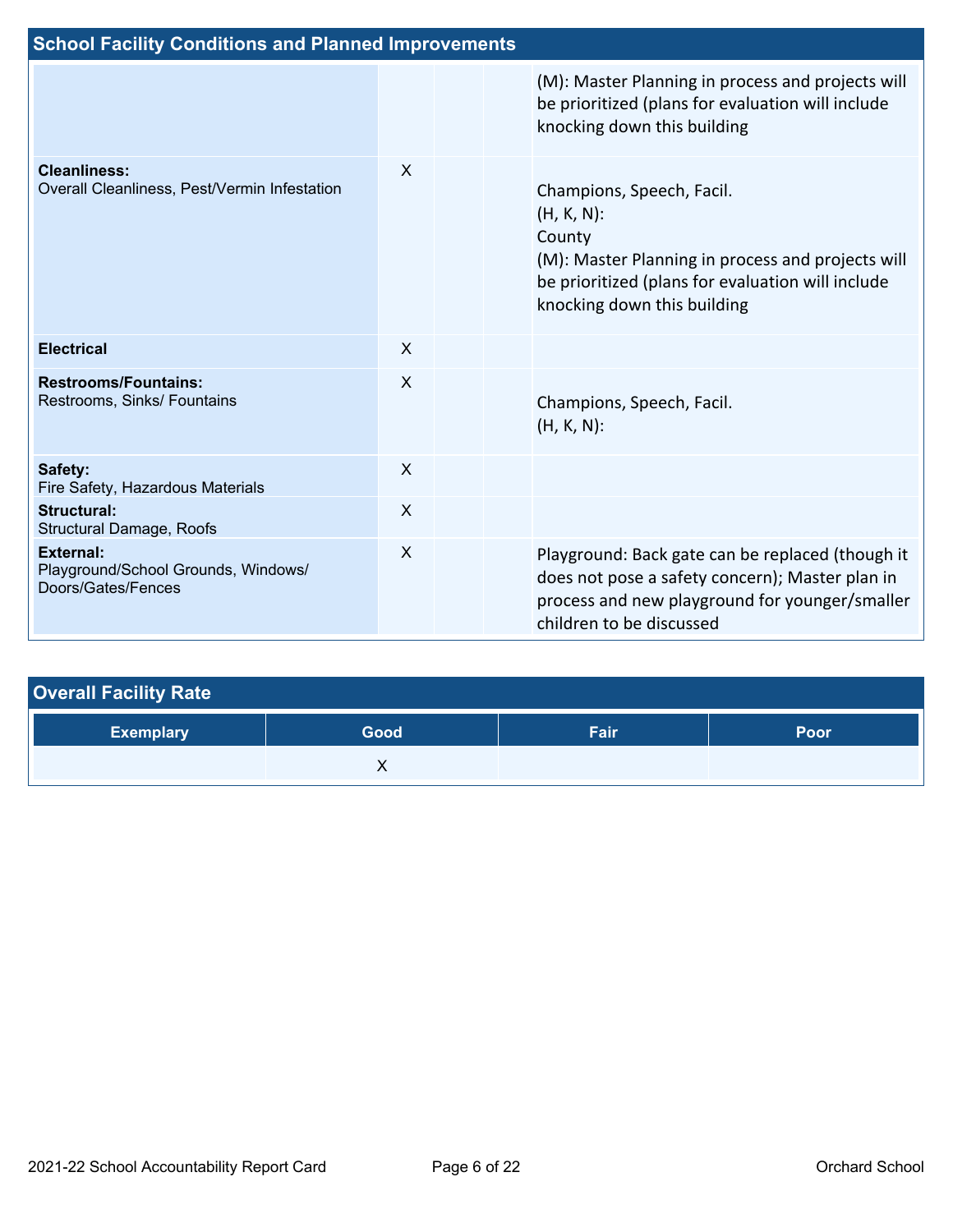# **B. Pupil Outcomes State Priority: Pupil Achievement**

The SARC provides the following information relevant to the State priority: Pupil Achievement (Priority 4):

#### **Statewide Assessments**

(i.e., California Assessment of Student Performance and Progress [CAASPP] System includes the Smarter Balanced Summative Assessments for students in the general education population and the California Alternate Assessments [CAAs] for English language arts/literacy [ELA] and mathematics given in grades three through eight and grade eleven. Only eligible students may participate in the administration of the CAAs. CAAs items are aligned with alternate achievement standards, which are linked with the Common Core State Standards [CCSS] for students with the most significant cognitive disabilities).

The CAASPP System encompasses the following assessments and student participation requirements:

- 1. **Smarter Balanced Summative Assessments and CAAs for ELA** in grades three through eight and grade eleven.
- 2. **Smarter Balanced Summative Assessments and CAAs for mathematics** in grades three through eight and grade eleven.
- 3. **California Science Test (CAST) and CAAs for Science** in grades five, eight, and once in high school (i.e., grade ten, eleven, or twelve).

#### **SARC Reporting in the 2020-2021 School Year Only**

Where the most viable option, LEAs were required to administer the statewide summative assessment in ELA and mathematics. Where a statewide summative assessment was not the most viable option for the LEA (or for one or more gradelevel[s] within the LEA) due to the pandemic, LEAs were allowed to report results from a different assessment that met the criteria established by the State Board of Education (SBE) on March 16, 2021. The assessments were required to be:

- Aligned with CA CCSS for ELA and mathematics;
- Available to students in grades 3 through 8, and grade 11; and
- Uniformly administered across a grade, grade span, school, or district to all eligible students.

#### **Options**

Note that the CAAs could only be administered in-person following health and safety requirements. If it was not viable for the LEA to administer the CAAs in person with health and safety guidelines in place, the LEA was directed to not administer the tests. There were no other assessment options available for the CAAs. Schools administered the Smarter Balanced Summative Assessments for ELA and mathematics, other assessments that meet the SBE criteria, or a combination of both, and they could only choose one of the following:

- Smarter Balanced ELA and mathematics summative assessments;
- Other assessments meeting the SBE criteria; or
- Combination of Smarter Balanced ELA and mathematics summative assessments and other assessments.

The percentage of students who have successfully completed courses that satisfy the requirements for entrance to the University of California and the California State University, or career technical education sequences or programs of study.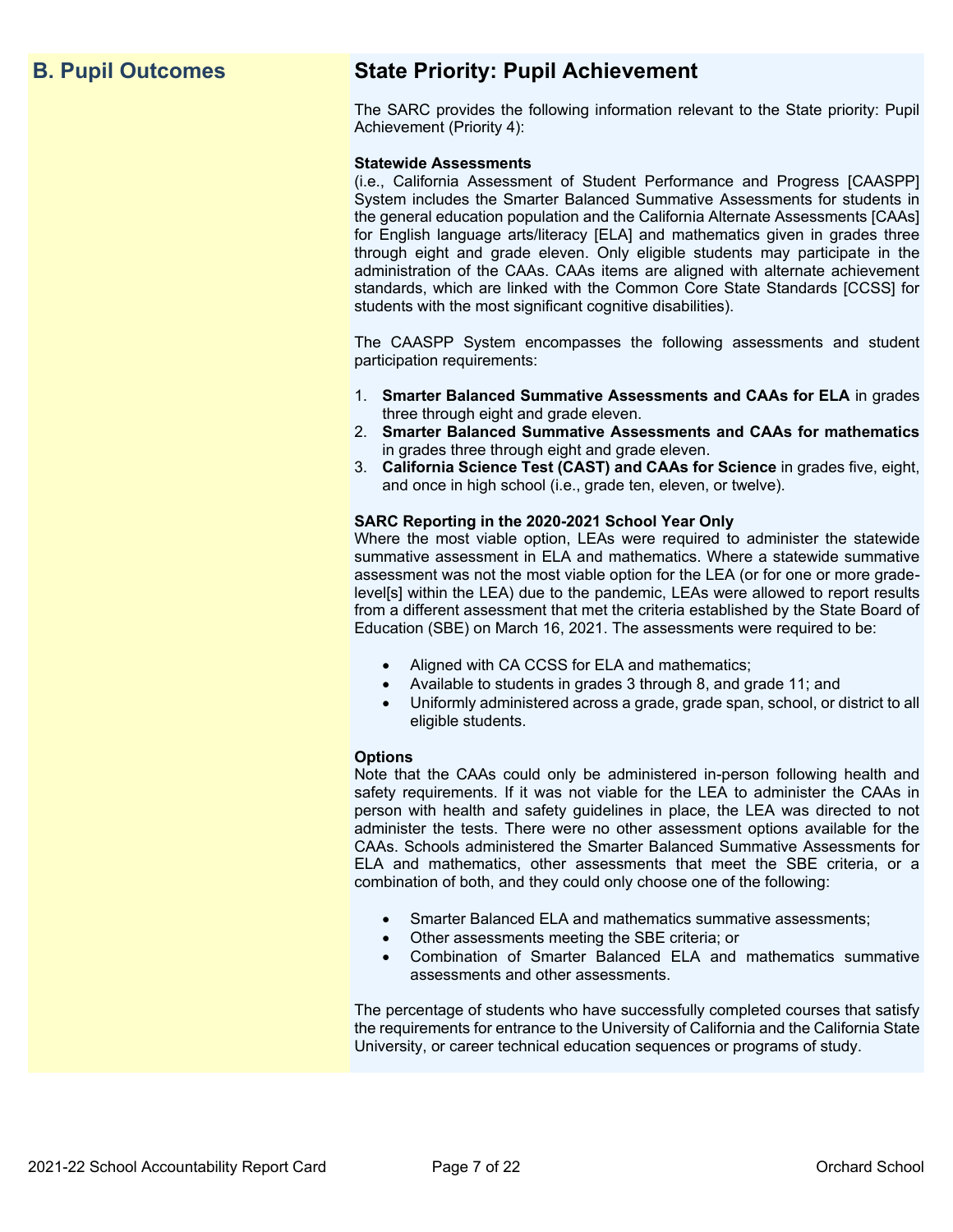#### **Percentage of Students Meeting or Exceeding the State Standard on CAASPP**

This table displays CAASPP test results in ELA and mathematics for all students grades three through eight and grade eleven taking and completing a state-administered assessment.

The 2019-2020 data cells with N/A values indicate that the 2019-2020 data are not available due to the COVID-19 pandemic and resulting summative test suspension. The Executive Order N-30-20 was issued which waived the assessment, accountability, and reporting requirements for the 2019-2020 school year.

The 2020-2021 data cells have N/A values because these data are not comparable to other year data due to the COVID-19 pandemic during the 2020-2021 school year. Where the CAASPP assessments in ELA and/or mathematics is not the most viable option, the LEAs were allowed to administer local assessments. Therefore, the 2020-2021 data between school years for the school, district, state are not an accurate comparison. As such, it is inappropriate to compare results of the 2020-2021 school year to other school years.

| Subject                                                        | <b>School</b><br>2019-20 | <b>School</b><br>2020-21 | <b>District</b><br>2019-20 | <b>District</b><br>2020-21 | <b>State</b><br>2019-20 | <b>State</b><br>2020-21 |
|----------------------------------------------------------------|--------------------------|--------------------------|----------------------------|----------------------------|-------------------------|-------------------------|
| <b>English Language Arts/Literacy</b><br>$(grades 3-8 and 11)$ | N/A                      | N/A                      | N/A                        | N/A                        | N/A                     | N/A                     |
| <b>Mathematics</b><br>$($ grades 3-8 and 11 $)$                | N/A                      | N/A                      | N/A                        | N/A                        | N/A                     | N/A                     |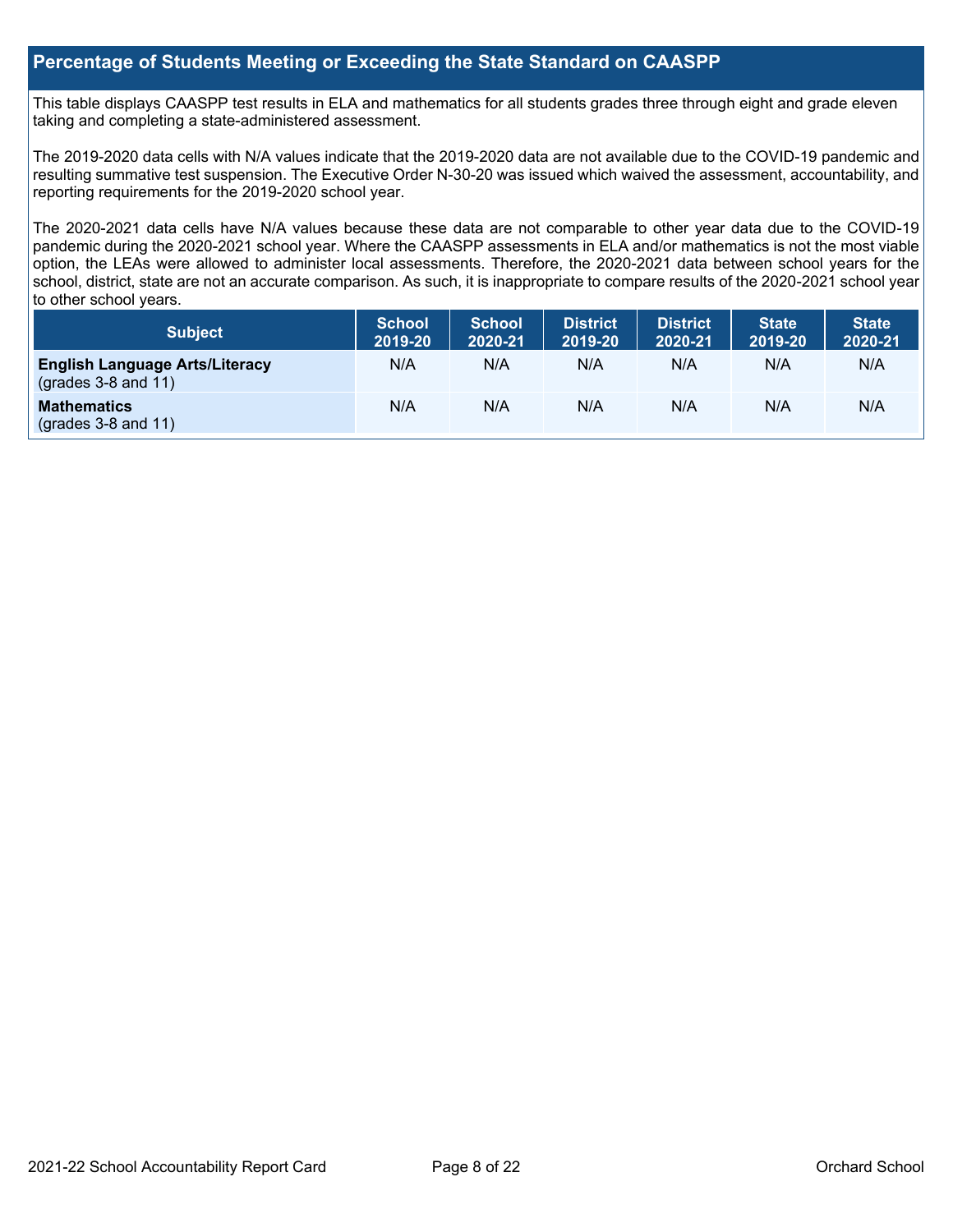### **2020-21 CAASPP Test Results in ELA by Student Group**

This table displays CAASPP test results in ELA by student group for students grades three through eight and grade eleven taking and completing a state-administered assessment. The CDE will populate this table for schools in cases where the school administered the CAASPP assessment. In cases where the school administered a local assessment instead of CAASPP, the CDE will populate this table with "NT" values, meaning this school did not test students using the CAASPP. See the local assessment(s) table for more information.

| <b>CAASPP</b><br><b>Student Groups</b>               | <b>CAASPP</b><br><b>Total</b><br><b>Enrollment</b> | <b>CAASPP</b><br><b>Number</b><br><b>Tested</b> | <b>CAASPP</b><br><b>Percent</b><br><b>Tested</b> | <b>CAASPP</b><br><b>Percent</b><br><b>Not Tested</b> | <b>CAASPP</b><br><b>Percent</b><br>Met or<br><b>Exceeded</b> |
|------------------------------------------------------|----------------------------------------------------|-------------------------------------------------|--------------------------------------------------|------------------------------------------------------|--------------------------------------------------------------|
| <b>All Students</b>                                  | <b>NT</b>                                          | <b>NT</b>                                       | <b>NT</b>                                        | <b>NT</b>                                            | <b>NT</b>                                                    |
| <b>Female</b>                                        | <b>NT</b>                                          | <b>NT</b>                                       | <b>NT</b>                                        | <b>NT</b>                                            | <b>NT</b>                                                    |
| <b>Male</b>                                          | <b>NT</b>                                          | <b>NT</b>                                       | <b>NT</b>                                        | <b>NT</b>                                            | <b>NT</b>                                                    |
| American Indian or Alaska Native                     | <b>NT</b>                                          | <b>NT</b>                                       | <b>NT</b>                                        | <b>NT</b>                                            | <b>NT</b>                                                    |
| Asian                                                | <b>NT</b>                                          | <b>NT</b>                                       | <b>NT</b>                                        | <b>NT</b>                                            | <b>NT</b>                                                    |
| <b>Black or African American</b>                     | <b>NT</b>                                          | <b>NT</b>                                       | <b>NT</b>                                        | <b>NT</b>                                            | <b>NT</b>                                                    |
| <b>Filipino</b>                                      | <b>NT</b>                                          | <b>NT</b>                                       | <b>NT</b>                                        | <b>NT</b>                                            | <b>NT</b>                                                    |
| <b>Hispanic or Latino</b>                            | <b>NT</b>                                          | <b>NT</b>                                       | <b>NT</b>                                        | <b>NT</b>                                            | <b>NT</b>                                                    |
| <b>Native Hawaiian or Pacific Islander</b>           | <b>NT</b>                                          | <b>NT</b>                                       | <b>NT</b>                                        | <b>NT</b>                                            | <b>NT</b>                                                    |
| <b>Two or More Races</b>                             | <b>NT</b>                                          | <b>NT</b>                                       | <b>NT</b>                                        | <b>NT</b>                                            | <b>NT</b>                                                    |
| <b>White</b>                                         | <b>NT</b>                                          | <b>NT</b>                                       | <b>NT</b>                                        | <b>NT</b>                                            | <b>NT</b>                                                    |
| <b>English Learners</b>                              | <b>NT</b>                                          | NT                                              | <b>NT</b>                                        | <b>NT</b>                                            | <b>NT</b>                                                    |
| <b>Foster Youth</b>                                  | <b>NT</b>                                          | <b>NT</b>                                       | <b>NT</b>                                        | <b>NT</b>                                            | <b>NT</b>                                                    |
| <b>Homeless</b>                                      | <b>NT</b>                                          | <b>NT</b>                                       | <b>NT</b>                                        | <b>NT</b>                                            | <b>NT</b>                                                    |
| <b>Military</b>                                      | <b>NT</b>                                          | <b>NT</b>                                       | <b>NT</b>                                        | <b>NT</b>                                            | <b>NT</b>                                                    |
| <b>Socioeconomically Disadvantaged</b>               | <b>NT</b>                                          | <b>NT</b>                                       | <b>NT</b>                                        | <b>NT</b>                                            | <b>NT</b>                                                    |
| <b>Students Receiving Migrant Education Services</b> | <b>NT</b>                                          | NT                                              | <b>NT</b>                                        | <b>NT</b>                                            | <b>NT</b>                                                    |
| <b>Students with Disabilities</b>                    | <b>NT</b>                                          | <b>NT</b>                                       | <b>NT</b>                                        | <b>NT</b>                                            | <b>NT</b>                                                    |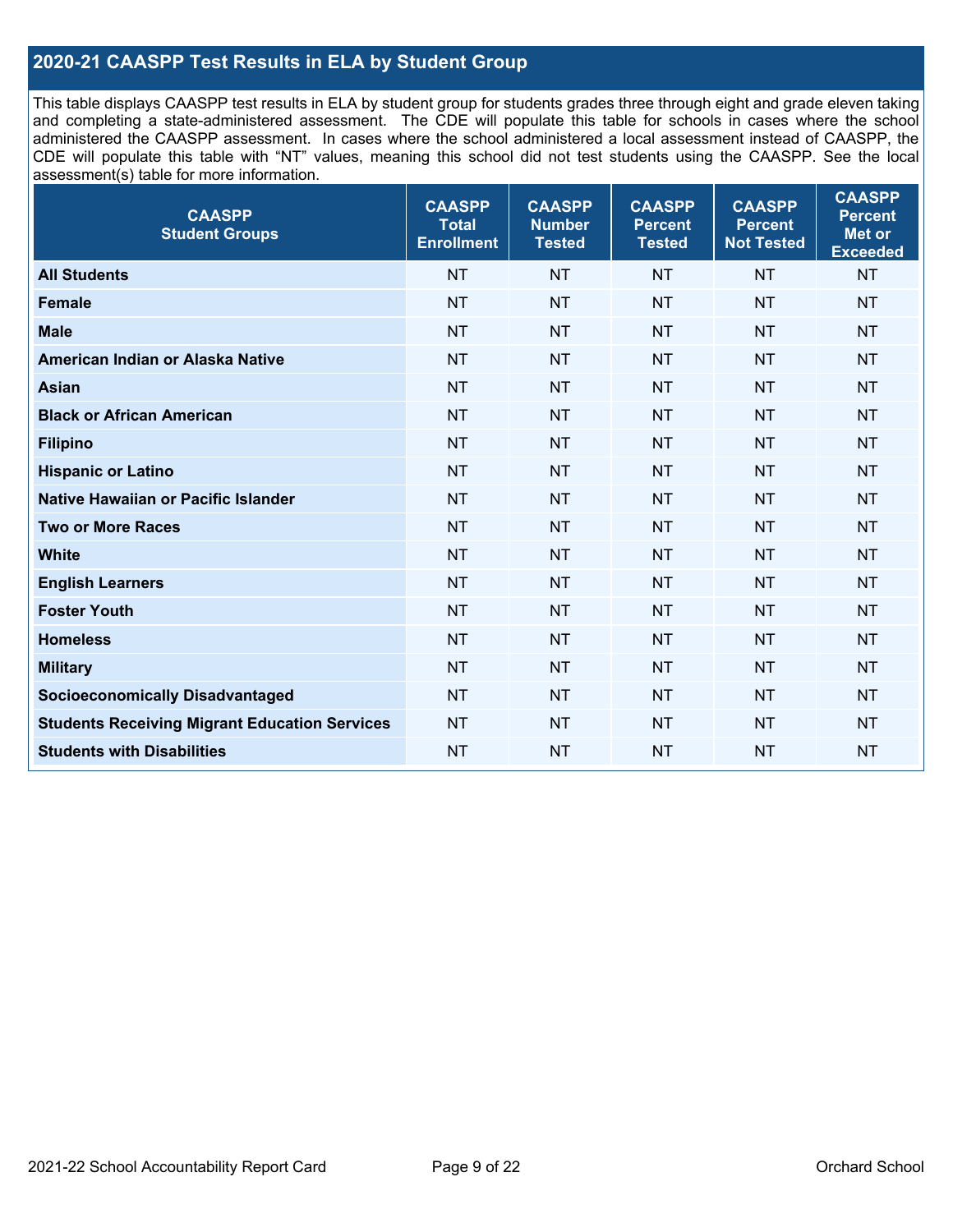### **2020-21 CAASPP Test Results in Math by Student Group**

This table displays CAASPP test results in Math by student group for students grades three through eight and grade eleven taking and completing a state-administered assessment. The CDE will populate this table for schools in cases where the school administered the CAASPP assessment. In cases where the school administered a local assessment instead of CAASPP, the CDE will populate this table with "NT" values, meaning this school did not test students using the CAASPP. See the local assessment(s) table for more information.

| <b>CAASPP</b><br><b>Student Groups</b>               | <b>CAASPP</b><br><b>Total</b><br><b>Enrollment</b> | <b>CAASPP</b><br><b>Number</b><br><b>Tested</b> | <b>CAASPP</b><br><b>Percent</b><br><b>Tested</b> | <b>CAASPP</b><br><b>Percent</b><br><b>Not Tested</b> | <b>CAASPP</b><br><b>Percent</b><br><b>Met or</b><br><b>Exceeded</b> |
|------------------------------------------------------|----------------------------------------------------|-------------------------------------------------|--------------------------------------------------|------------------------------------------------------|---------------------------------------------------------------------|
| <b>All Students</b>                                  | <b>NT</b>                                          | <b>NT</b>                                       | <b>NT</b>                                        | <b>NT</b>                                            | <b>NT</b>                                                           |
| <b>Female</b>                                        | <b>NT</b>                                          | <b>NT</b>                                       | <b>NT</b>                                        | <b>NT</b>                                            | <b>NT</b>                                                           |
| <b>Male</b>                                          | <b>NT</b>                                          | <b>NT</b>                                       | <b>NT</b>                                        | <b>NT</b>                                            | <b>NT</b>                                                           |
| American Indian or Alaska Native                     | <b>NT</b>                                          | <b>NT</b>                                       | <b>NT</b>                                        | <b>NT</b>                                            | <b>NT</b>                                                           |
| Asian                                                | <b>NT</b>                                          | <b>NT</b>                                       | <b>NT</b>                                        | <b>NT</b>                                            | <b>NT</b>                                                           |
| <b>Black or African American</b>                     | <b>NT</b>                                          | <b>NT</b>                                       | <b>NT</b>                                        | <b>NT</b>                                            | <b>NT</b>                                                           |
| <b>Filipino</b>                                      | <b>NT</b>                                          | <b>NT</b>                                       | <b>NT</b>                                        | <b>NT</b>                                            | <b>NT</b>                                                           |
| <b>Hispanic or Latino</b>                            | <b>NT</b>                                          | <b>NT</b>                                       | <b>NT</b>                                        | <b>NT</b>                                            | <b>NT</b>                                                           |
| <b>Native Hawaiian or Pacific Islander</b>           | <b>NT</b>                                          | <b>NT</b>                                       | <b>NT</b>                                        | <b>NT</b>                                            | <b>NT</b>                                                           |
| <b>Two or More Races</b>                             | <b>NT</b>                                          | <b>NT</b>                                       | <b>NT</b>                                        | <b>NT</b>                                            | <b>NT</b>                                                           |
| <b>White</b>                                         | <b>NT</b>                                          | <b>NT</b>                                       | <b>NT</b>                                        | <b>NT</b>                                            | <b>NT</b>                                                           |
| <b>English Learners</b>                              | <b>NT</b>                                          | <b>NT</b>                                       | <b>NT</b>                                        | <b>NT</b>                                            | <b>NT</b>                                                           |
| <b>Foster Youth</b>                                  | <b>NT</b>                                          | <b>NT</b>                                       | <b>NT</b>                                        | <b>NT</b>                                            | <b>NT</b>                                                           |
| <b>Homeless</b>                                      | <b>NT</b>                                          | NT                                              | <b>NT</b>                                        | <b>NT</b>                                            | <b>NT</b>                                                           |
| <b>Military</b>                                      | <b>NT</b>                                          | <b>NT</b>                                       | <b>NT</b>                                        | <b>NT</b>                                            | <b>NT</b>                                                           |
| <b>Socioeconomically Disadvantaged</b>               | <b>NT</b>                                          | <b>NT</b>                                       | <b>NT</b>                                        | <b>NT</b>                                            | <b>NT</b>                                                           |
| <b>Students Receiving Migrant Education Services</b> | <b>NT</b>                                          | NT                                              | <b>NT</b>                                        | <b>NT</b>                                            | <b>NT</b>                                                           |
| <b>Students with Disabilities</b>                    | <b>NT</b>                                          | <b>NT</b>                                       | <b>NT</b>                                        | <b>NT</b>                                            | <b>NT</b>                                                           |

#### **2020-21 Local Assessment Test Results in ELA by Student Group**

This table displays Local Assessment test results in ELA by student group for students grades three through eight and grade eleven. LEAs/schools will populate this table for schools in cases where the school administered a local assessment. In cases where the school administered the CAASPP assessment, LEAs/schools will populate this table with "N/A" values in all cells, meaning this table is Not Applicable for this school.

\*At or above the grade-level standard in the context of the local assessment administered.

#### **2020-21 Local Assessment Test Results in Math by Student Group**

This table displays Local Assessment test results in Math by student group for students grades three through eight and grade eleven. LEAs/schools will populate this table for schools in cases where the school administered a local assessment. In cases where the school administered the CAASPP assessment, LEAs/schools will populate this table with "N/A" values in all cells, meaning this table is Not Applicable for this school.

\*At or above the grade-level standard in the context of the local assessment administered.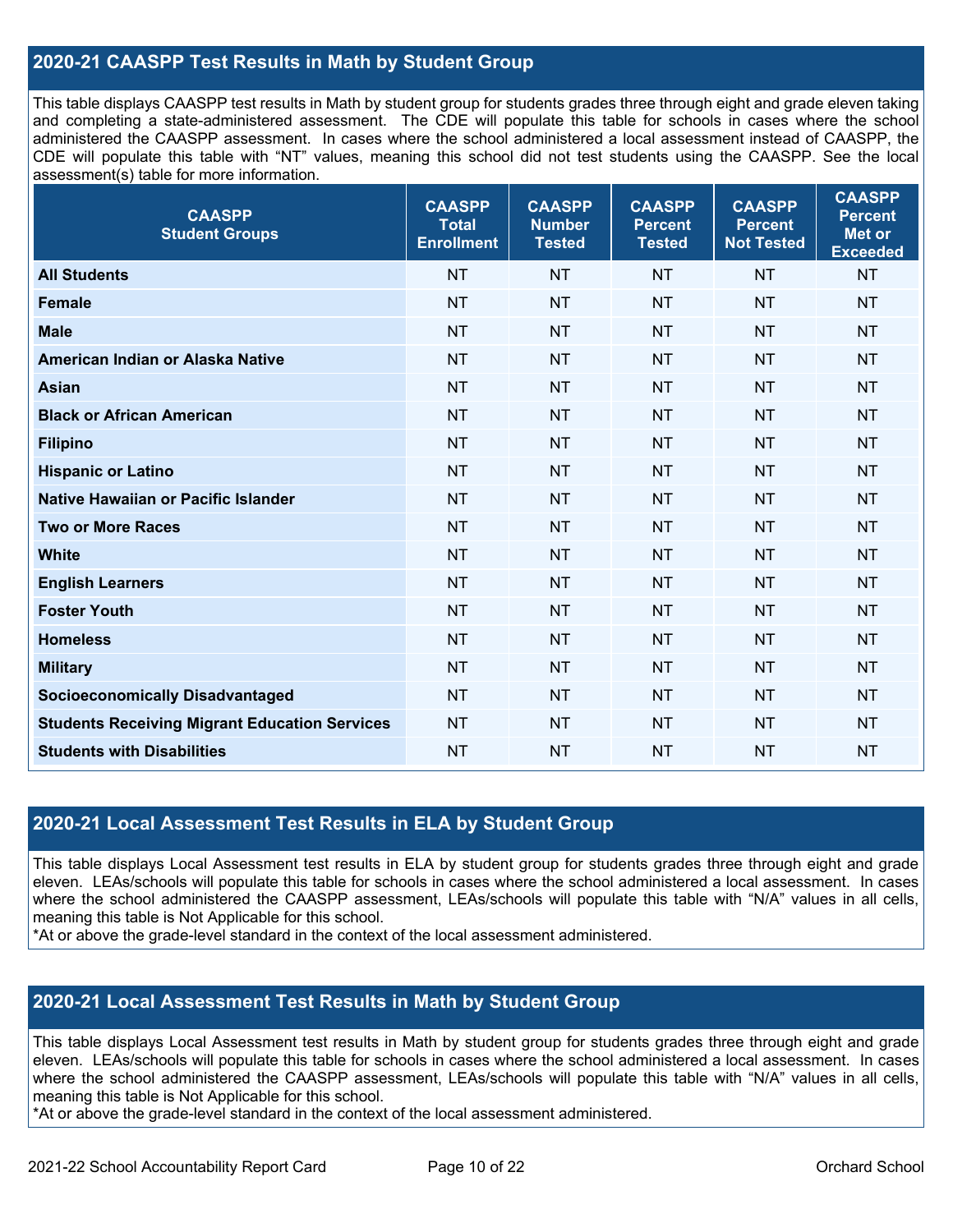### **CAASPP Test Results in Science for All Students**

This table displays the percentage of all students grades five, eight, and High School meeting or exceeding the State Standard.

The 2019-2020 data cells with N/A values indicate that the 2019-2020 data are not available due to the COVID-19 pandemic and resulting summative testing suspension. The Executive Order N-30-20 was issued which waived the assessment, accountability, and reporting requirements for the 2019-2020 school year.

For any 2020-2021 data cells with N/T values indicate that this school did not test students using the CAASPP Science.

| <b>Subject</b>                                  | <b>School</b> | School  | <b>District</b> | <b>District</b> | <b>State</b> | <b>State</b> |
|-------------------------------------------------|---------------|---------|-----------------|-----------------|--------------|--------------|
|                                                 | 2019-20       | 2020-21 | 2019-20         | 2020-21         | 2019-20      | 2020-21      |
| <b>Science</b><br>(grades 5, 8 and high school) | N/A           | ΝT      | N/A             | ΝT              | N/A          | 28.72        |

#### **2020-21 CAASPP Test Results in Science by Student Group**

This table displays CAASPP test results in Science by student group for students grades five, eight, and High School. For any data cells with N/T values indicate that this school did not test students using the CAASPP Science.

| <b>Student Group</b>                                 | <b>Total</b><br><b>Enrollment</b> | <b>Number</b><br><b>Tested</b> | <b>Percent</b><br><b>Tested</b> | <b>Percent</b><br><b>Not Tested</b> | <b>Percent</b><br><b>Met or</b><br><b>Exceeded</b> |
|------------------------------------------------------|-----------------------------------|--------------------------------|---------------------------------|-------------------------------------|----------------------------------------------------|
| <b>All Students</b>                                  | <b>NT</b>                         | <b>NT</b>                      | <b>NT</b>                       | <b>NT</b>                           | <b>NT</b>                                          |
| <b>Female</b>                                        | <b>NT</b>                         | <b>NT</b>                      | <b>NT</b>                       | <b>NT</b>                           | <b>NT</b>                                          |
| <b>Male</b>                                          | <b>NT</b>                         | <b>NT</b>                      | <b>NT</b>                       | <b>NT</b>                           | <b>NT</b>                                          |
| American Indian or Alaska Native                     | <b>NT</b>                         | <b>NT</b>                      | <b>NT</b>                       | <b>NT</b>                           | <b>NT</b>                                          |
| <b>Asian</b>                                         | <b>NT</b>                         | <b>NT</b>                      | <b>NT</b>                       | <b>NT</b>                           | <b>NT</b>                                          |
| <b>Black or African American</b>                     | <b>NT</b>                         | <b>NT</b>                      | <b>NT</b>                       | <b>NT</b>                           | <b>NT</b>                                          |
| <b>Filipino</b>                                      | <b>NT</b>                         | <b>NT</b>                      | <b>NT</b>                       | <b>NT</b>                           | <b>NT</b>                                          |
| <b>Hispanic or Latino</b>                            | <b>NT</b>                         | <b>NT</b>                      | <b>NT</b>                       | NT                                  | <b>NT</b>                                          |
| Native Hawaiian or Pacific Islander                  | <b>NT</b>                         | <b>NT</b>                      | <b>NT</b>                       | <b>NT</b>                           | <b>NT</b>                                          |
| <b>Two or More Races</b>                             | <b>NT</b>                         | <b>NT</b>                      | <b>NT</b>                       | <b>NT</b>                           | <b>NT</b>                                          |
| <b>White</b>                                         | <b>NT</b>                         | <b>NT</b>                      | <b>NT</b>                       | <b>NT</b>                           | <b>NT</b>                                          |
| <b>English Learners</b>                              | <b>NT</b>                         | <b>NT</b>                      | <b>NT</b>                       | <b>NT</b>                           | <b>NT</b>                                          |
| <b>Foster Youth</b>                                  | <b>NT</b>                         | <b>NT</b>                      | <b>NT</b>                       | <b>NT</b>                           | <b>NT</b>                                          |
| <b>Homeless</b>                                      | <b>NT</b>                         | <b>NT</b>                      | <b>NT</b>                       | <b>NT</b>                           | <b>NT</b>                                          |
| <b>Military</b>                                      | <b>NT</b>                         | <b>NT</b>                      | <b>NT</b>                       | <b>NT</b>                           | <b>NT</b>                                          |
| <b>Socioeconomically Disadvantaged</b>               | <b>NT</b>                         | <b>NT</b>                      | <b>NT</b>                       | NT                                  | <b>NT</b>                                          |
| <b>Students Receiving Migrant Education Services</b> | <b>NT</b>                         | <b>NT</b>                      | <b>NT</b>                       | <b>NT</b>                           | <b>NT</b>                                          |
| <b>Students with Disabilities</b>                    | <b>NT</b>                         | <b>NT</b>                      | <b>NT</b>                       | <b>NT</b>                           | <b>NT</b>                                          |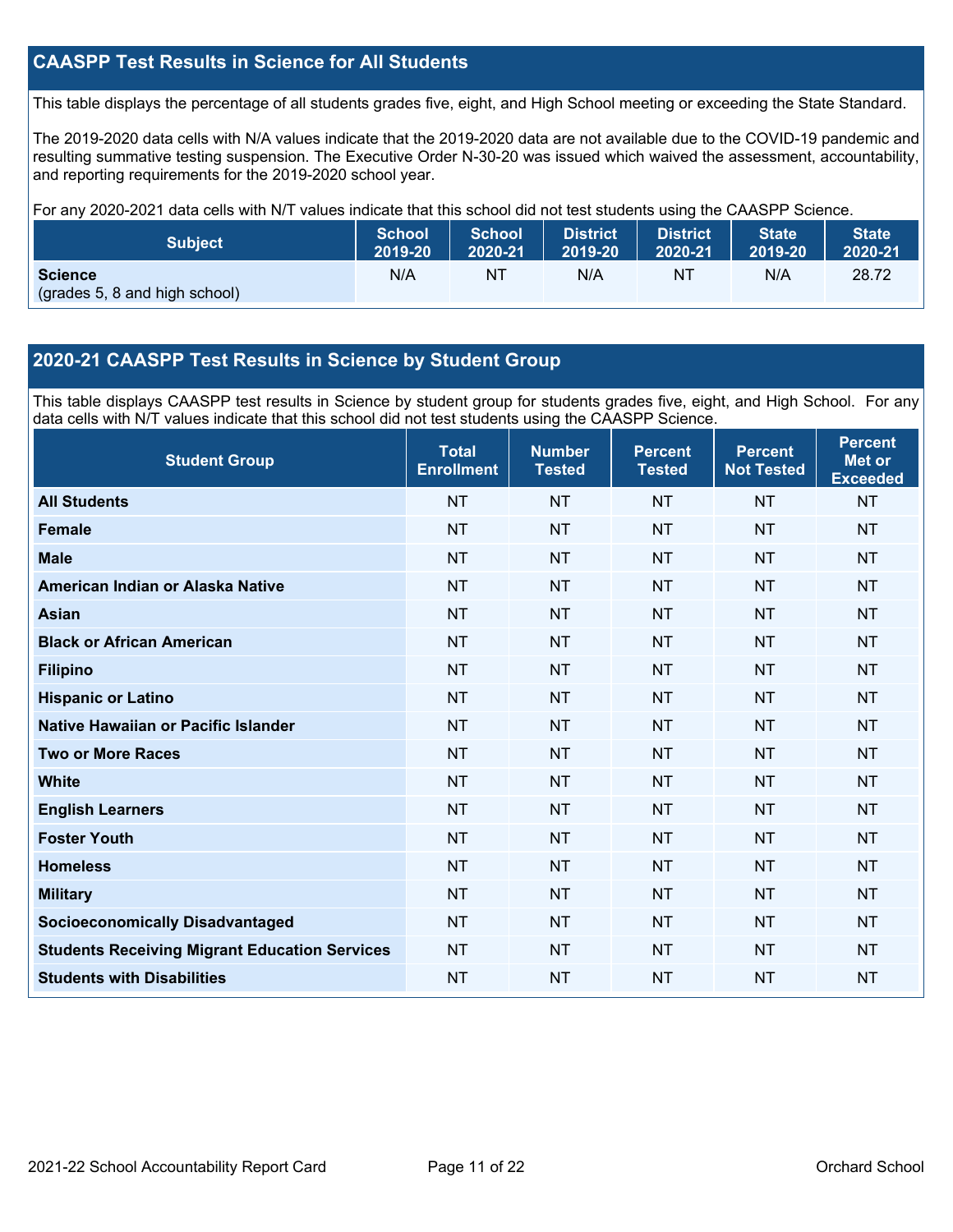## **B. Pupil Outcomes State Priority: Other Pupil Outcomes**

The SARC provides the following information relevant to the State priority: Other Pupil Outcomes (Priority 8): Pupil outcomes in the subject area of physical education.

#### **2020-21 California Physical Fitness Test Results**

Due to the COVID-19 crisis, the Physical Fitness Test was suspended during the 2020-2021 school year and therefore no data are reported and each cell in this table is populated with "N/A."

| <b>Grade Level</b> | <b>Four of Six Fitness Standards</b> | <b>Five of Six Fitness Standards</b> | Percentage of Students Meeting   Percentage of Students Meeting   Percentage of Students Meeting<br><b>Six of Six Fitness Standards</b> |
|--------------------|--------------------------------------|--------------------------------------|-----------------------------------------------------------------------------------------------------------------------------------------|
| Grade 5            | N/A                                  | N/A                                  | N/A                                                                                                                                     |
| Grade 7            | N/A                                  | N/A                                  | N/A                                                                                                                                     |
| Grade 9            | N/A                                  | N/A                                  | N/A                                                                                                                                     |

# **C. Engagement State Priority: Parental Involvement**

The SARC provides the following information relevant to the State priority: Parental Involvement (Priority 3): Efforts the school district makes to seek parent input in making decisions regarding the school district and at each school site.

#### **2021-22 Opportunities for Parental Involvement**

Orchard School is committed to providing a variety of activities and events to bring the community and parents together to promote involvement in the educational process. The involvement of parents and the morale of students continues to soar. This is due to an active Parent-Teacher Association (PTA), as well as the school staff, whom welcomes and invites families to the school.

As per parent engagement survey results, parents and students indicated that they feel welcomed and take pride in being a part of the Orchard School community. Throughout the school year, there are various activities to showcase student learning and talents, including Back-to-School Night, Open House, and various student talent shows. Parents are also invited to participate in school governance through School Site Council/English Learner Advisory Committee, PTA, and Principal's Coffee. Highlights of parent/community events include Annual Spelling Bee, Parent Workshops, Student Conferences, and School Assemblies.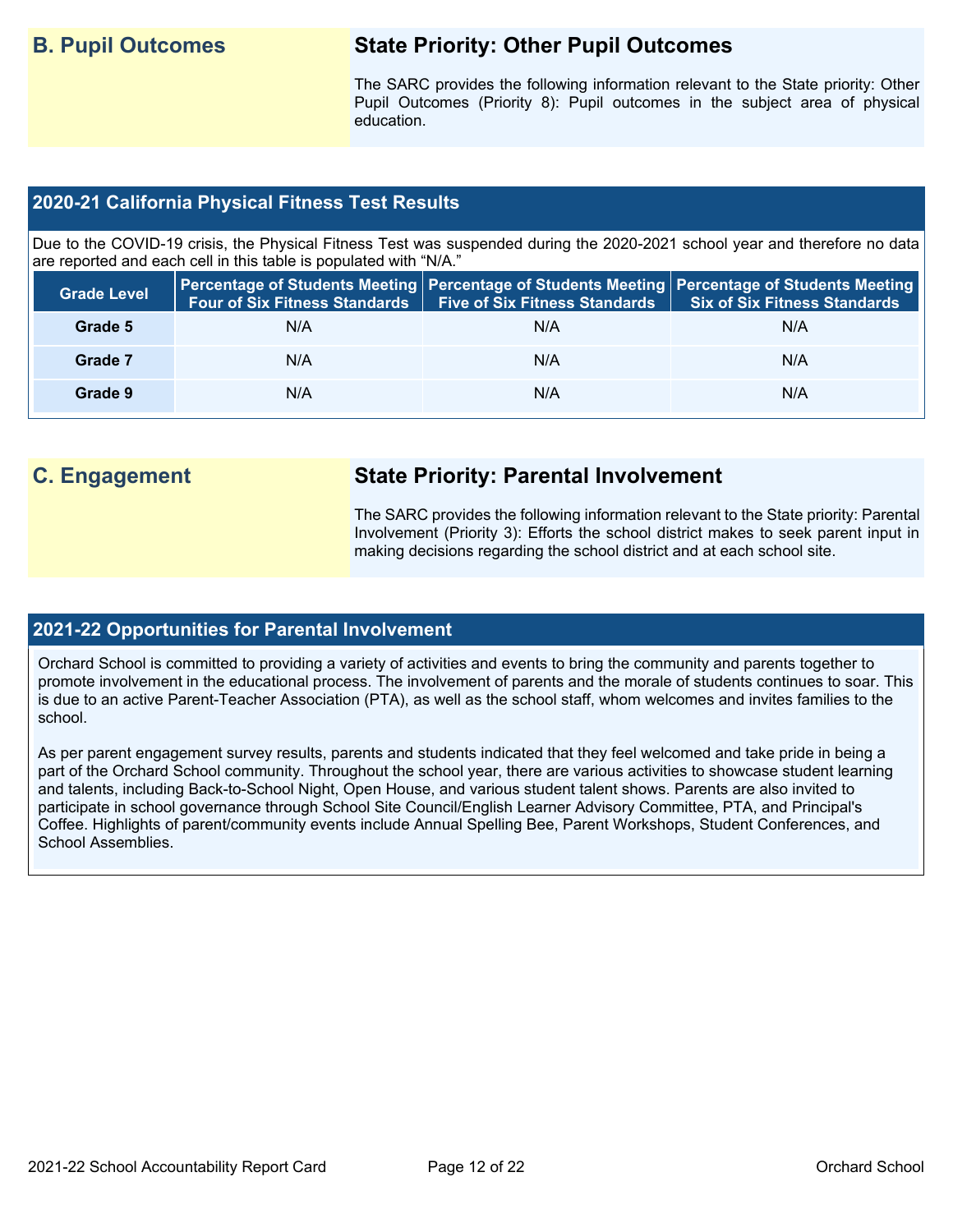## **2020-21 Chronic Absenteeism by Student Group**

| <b>Student Group</b>                                 | <b>Cumulative</b><br><b>Enrollment</b> | <b>Chronic</b><br><b>Absenteeism</b><br><b>Eligible Enrollment</b> | <b>Chronic</b><br><b>Absenteeism</b><br><b>Count</b> | <b>Chronic</b><br><b>Absenteeism</b><br><b>Rate</b> |
|------------------------------------------------------|----------------------------------------|--------------------------------------------------------------------|------------------------------------------------------|-----------------------------------------------------|
| <b>All Students</b>                                  | 855                                    | 839                                                                | 60                                                   | 7.2                                                 |
| <b>Female</b>                                        | 432                                    | 426                                                                | 31                                                   | 7.3                                                 |
| <b>Male</b>                                          | 423                                    | 413                                                                | 29                                                   | 7.0                                                 |
| American Indian or Alaska Native                     | 6                                      | 6                                                                  | $\mathbf{0}$                                         | 0.0                                                 |
| <b>Asian</b>                                         | 347                                    | 338                                                                | 12                                                   | 3.6                                                 |
| <b>Black or African American</b>                     | 44                                     | 43                                                                 | $\overline{4}$                                       | 9.3                                                 |
| <b>Filipino</b>                                      | 60                                     | 60                                                                 | 3                                                    | 5.0                                                 |
| <b>Hispanic or Latino</b>                            | 277                                    | 274                                                                | 30                                                   | 10.9                                                |
| Native Hawaiian or Pacific Islander                  | 20                                     | 20                                                                 | 4                                                    | 20.0                                                |
| <b>Two or More Races</b>                             | 34                                     | 33                                                                 | 1                                                    | 3.0                                                 |
| <b>White</b>                                         | 59                                     | 58                                                                 | 5                                                    | 8.6                                                 |
| <b>English Learners</b>                              | 328                                    | 326                                                                | 25                                                   | 7.7                                                 |
| <b>Foster Youth</b>                                  | 1                                      | $\mathbf{1}$                                                       | $\Omega$                                             | 0.0                                                 |
| <b>Homeless</b>                                      | 10                                     | 10                                                                 | $\Omega$                                             | 0.0                                                 |
| <b>Socioeconomically Disadvantaged</b>               | 428                                    | 423                                                                | 51                                                   | 12.1                                                |
| <b>Students Receiving Migrant Education Services</b> | $\mathbf{0}$                           | $\Omega$                                                           | $\Omega$                                             | 0.0                                                 |
| <b>Students with Disabilities</b>                    | 66                                     | 63                                                                 | 8                                                    | 12.7                                                |

# **C. Engagement State Priority: School Climate**

The SARC provides the following information relevant to the State priority: School Climate (Priority 6):

- Pupil suspension rates;
- Pupil expulsion rates; and
- Other local measures on the sense of safety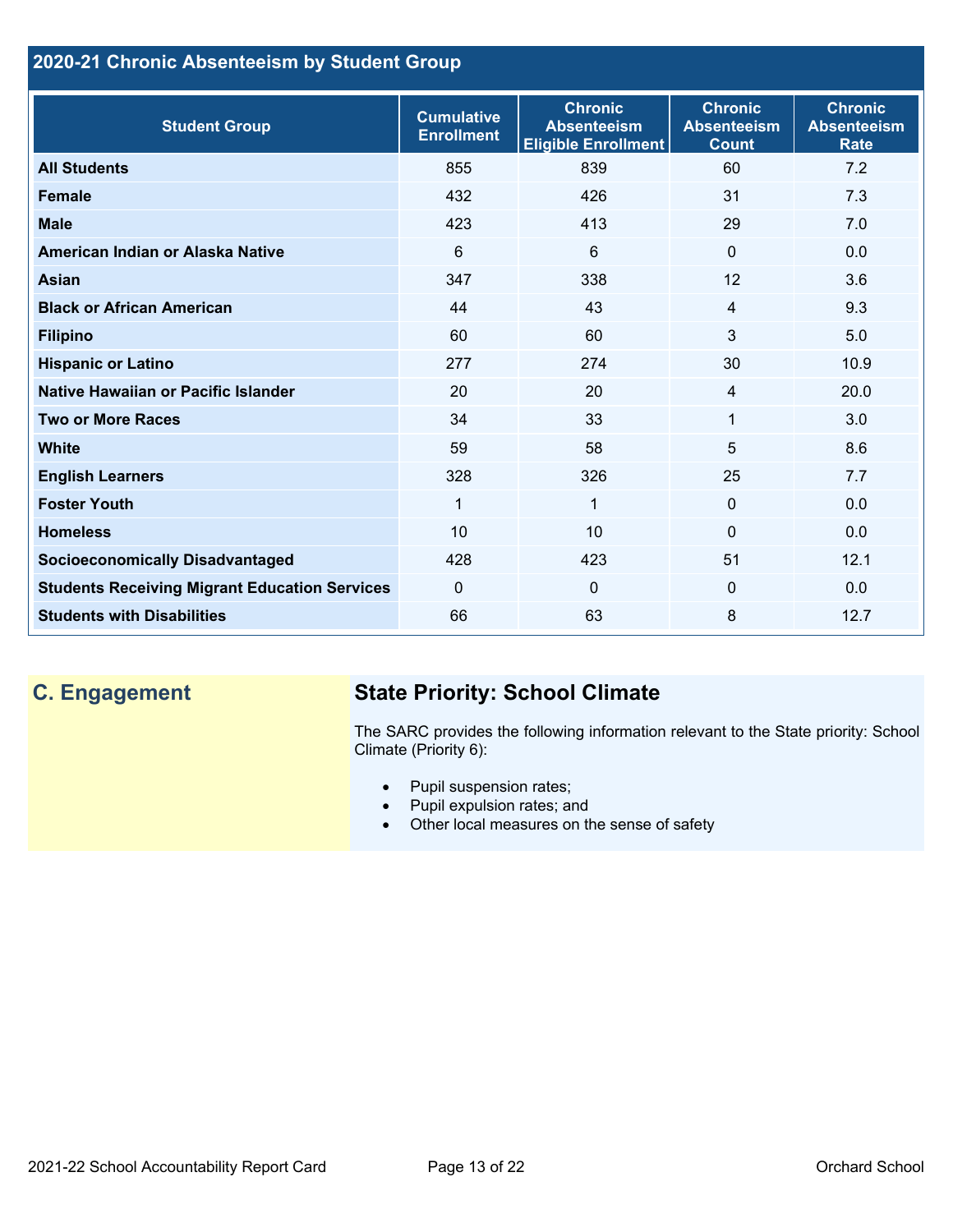#### **Suspensions and Expulsions**

This table displays suspensions and expulsions data collected between July through June, each full school year respectively. Data collected during the 2020-21 school year may not be comparable to earlier years of this collection due to differences in learning mode instruction in response to the COVID-19 pandemic.

| <b>Subject</b>     | <b>School</b><br>2018-19 | <b>School</b><br>2020-21 | <b>District</b><br>2018-19 | <b>District</b><br>2020-21 | <b>State</b><br>2018-19 | <b>State</b><br>2020-21 |
|--------------------|--------------------------|--------------------------|----------------------------|----------------------------|-------------------------|-------------------------|
| <b>Suspensions</b> | 2.47                     | 0.00                     | 2.47                       | 0.00                       | 3.47                    | 0.20                    |
| <b>Expulsions</b>  | 0.00                     | 0.00                     | 0.00                       | 0.00                       | 0.08                    | 0.00                    |

This table displays suspensions and expulsions data collected between July through February, partial school year due to the COVID-19 pandemic. The 2019-2020 suspensions and expulsions rate data are not comparable to other year data because the 2019-2020 school year is a partial school year due to the COVID-19 crisis. As such, it would be inappropriate to make any comparisons in rates of suspensions and expulsions in the 2019-2020 school year compared to other school years.

| <b>Subject</b>     | <b>School</b><br>2019-20 | <b>District</b><br>2019-20 | <b>State</b><br>2019-20 |
|--------------------|--------------------------|----------------------------|-------------------------|
| <b>Suspensions</b> | 1.63                     | 1.63                       | 2.45                    |
| <b>Expulsions</b>  | 0.00                     | 0.00                       | 0.05                    |

#### **2020-21 Suspensions and Expulsions by Student Group**

| <b>Student Group</b>                                 | <b>Suspensions Rate</b> | <b>Expulsions Rate</b> |
|------------------------------------------------------|-------------------------|------------------------|
| <b>All Students</b>                                  | 0.00                    | 0.00                   |
| <b>Female</b>                                        | 0.00                    | 0.00                   |
| <b>Male</b>                                          | 0.00                    | 0.00                   |
| American Indian or Alaska Native                     | 0.00                    | 0.00                   |
| Asian                                                | 0.00                    | 0.00                   |
| <b>Black or African American</b>                     | 0.00                    | 0.00                   |
| <b>Filipino</b>                                      | 0.00                    | 0.00                   |
| <b>Hispanic or Latino</b>                            | 0.00                    | 0.00                   |
| Native Hawaiian or Pacific Islander                  | 0.00                    | 0.00                   |
| <b>Two or More Races</b>                             | 0.00                    | 0.00                   |
| <b>White</b>                                         | 0.00                    | 0.00                   |
| <b>English Learners</b>                              | 0.00                    | 0.00                   |
| <b>Foster Youth</b>                                  | 0.00                    | 0.00                   |
| <b>Homeless</b>                                      | 0.00                    | 0.00                   |
| <b>Socioeconomically Disadvantaged</b>               | 0.00                    | 0.00                   |
| <b>Students Receiving Migrant Education Services</b> | 0.00                    | 0.00                   |
| <b>Students with Disabilities</b>                    | 0.00                    | 0.00                   |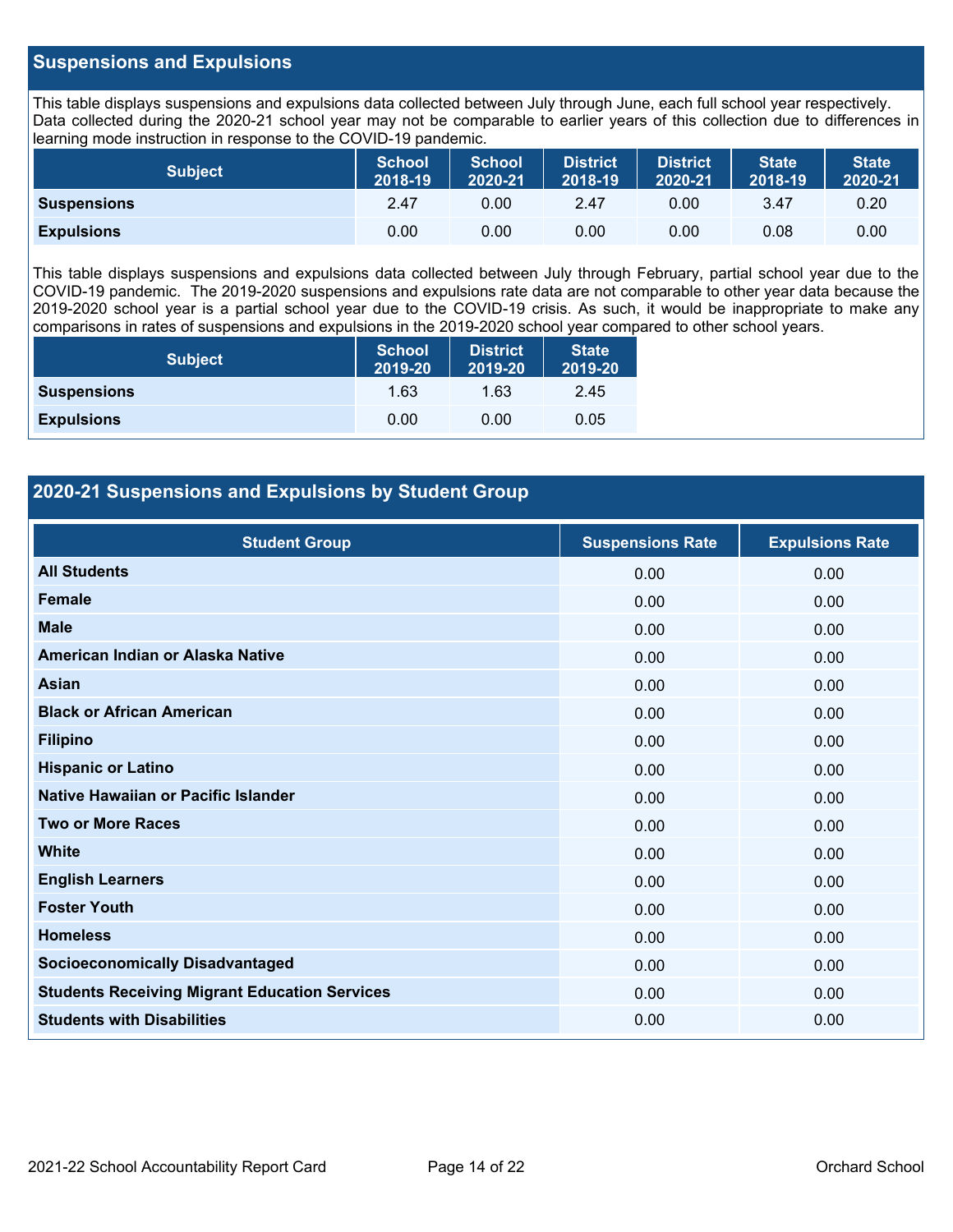#### **2021-22 School Safety Plan**

Orchard School has established school safety practices, which are listed as part of the Comprehensive School Safety Plan. These practices are implemented through monthly drills as conducted by school staff. Annually, students and staff are trained in following proper procedures and behaviors during various emergencies, including but not limited to earthquake, fire, and lockdown alerts. The lockdown process has been facilitated by the San Jose Police Department. Parent, staff, and community input, as well as input from local government agencies, has been incorporated into the Comprehensive School Safety Plan. The Comprehensive School Safety Plan is reviewed annually by the School Site Council, as well as the school board. The Board of Education reviews and approves the procedures listed in the Comprehensive School Safety Plan.

# **D. Other SARC Information Information Required in the SARC**

The information in this section is required to be in the SARC but is not included in the state priorities for LCFF.

#### **2018-19 Elementary Average Class Size and Class Size Distribution**

This table displays the 2018-19 average class size and class size distribution. The columns titled "Number of Classes" indicates how many classes fall into each size category (a range of total students per class). The "Other" category is for multigrade level classes.

| <b>Grade Level</b> | Average<br><b>Class Size</b> | 1-20 Students | Number of Classes with   Number of Classes with   Number of Classes with<br>21-32 Students | 33+ Students |
|--------------------|------------------------------|---------------|--------------------------------------------------------------------------------------------|--------------|
| K                  | 21                           |               | 5                                                                                          |              |
|                    | 22                           |               | 4                                                                                          |              |
|                    | 22                           |               | 2                                                                                          |              |
|                    | 23                           |               | 3                                                                                          |              |
|                    | 23                           |               | 4                                                                                          |              |
|                    | 21                           |               | 4                                                                                          |              |
| 6                  | 23                           |               | 15                                                                                         |              |
| <b>Other</b>       | 23                           |               |                                                                                            |              |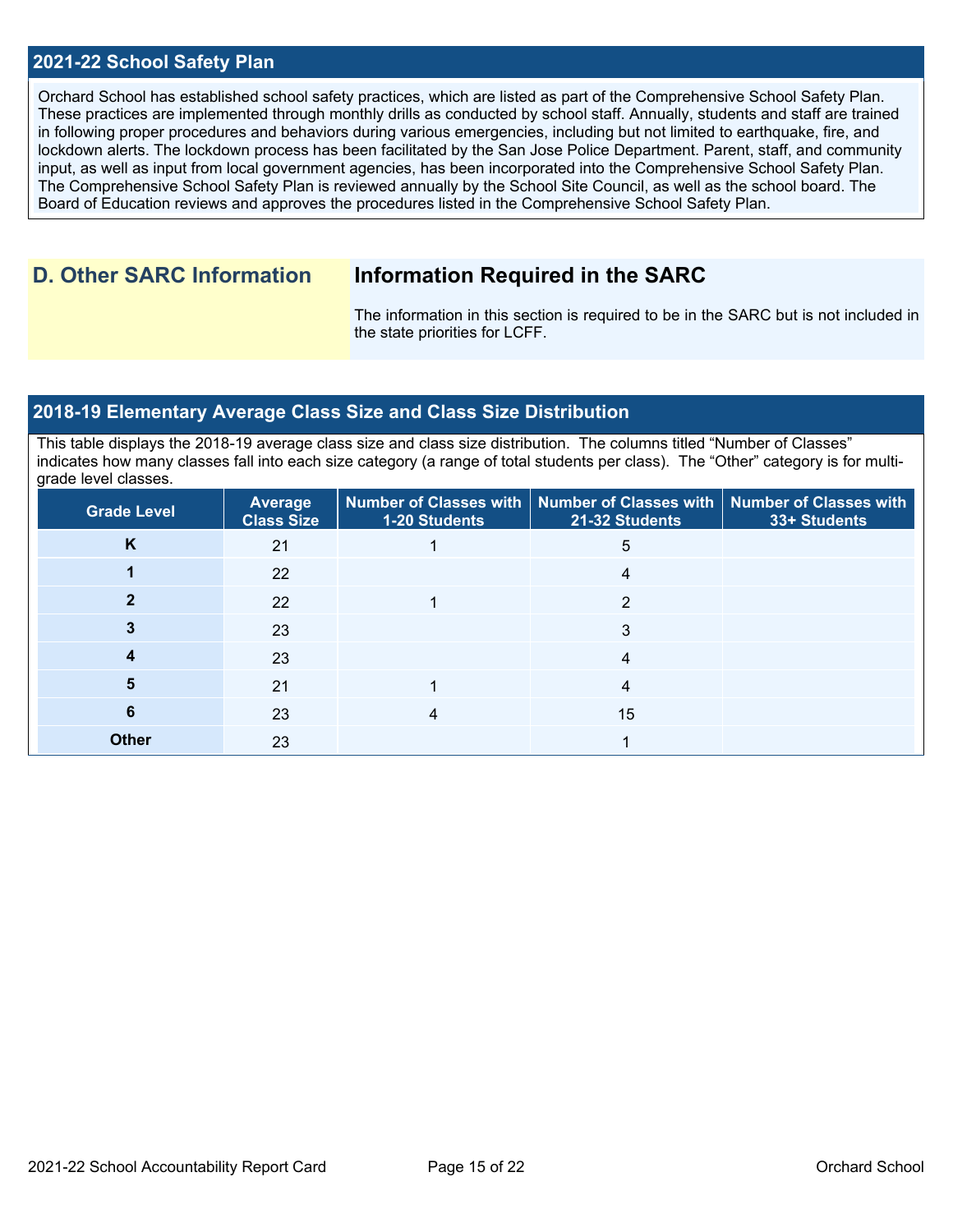#### **2019-20 Elementary Average Class Size and Class Size Distribution**

This table displays the 2019-20 average class size and class size distribution. The columns titled "Number of Classes" indicates how many classes fall into each size category (a range of total students per class). The "Other" category is for multi-grade level classes.

| <b>Grade Level</b> | <b>Average</b><br><b>Class Size</b> | 1-20 Students | Number of Classes with   Number of Classes with  <br>21-32 Students | <b>Number of Classes with</b><br>33+ Students |
|--------------------|-------------------------------------|---------------|---------------------------------------------------------------------|-----------------------------------------------|
| K                  | 18                                  | 3             |                                                                     |                                               |
|                    | 18                                  |               |                                                                     |                                               |
|                    | 22                                  |               | 3                                                                   |                                               |
|                    | 20                                  |               |                                                                     |                                               |
|                    | 25                                  |               | 3                                                                   |                                               |
| 5                  | 26                                  |               | 4                                                                   |                                               |
| 6                  | 15                                  | 22            | 15                                                                  |                                               |
| <b>Other</b>       | 8                                   | $\mathcal{P}$ |                                                                     |                                               |

#### **2020-21 Elementary Average Class Size and Class Size Distribution**

This table displays the 2020-21 average class size and class size distribution. The columns titled "Number of Classes" indicates how many classes fall into each size category (a range of total students per class). The "Other" category is for multi-grade level classes.

| <b>Grade Level</b> | <b>Average</b><br><b>Class Size</b> | 1-20 Students | Number of Classes with   Number of Classes with   Number of Classes with<br>21-32 Students | 33+ Students |
|--------------------|-------------------------------------|---------------|--------------------------------------------------------------------------------------------|--------------|
| K                  | 17                                  | 4             | 3                                                                                          |              |
|                    | 20                                  |               | 4                                                                                          |              |
|                    | 21                                  | ◠             | ◠                                                                                          |              |
|                    | 20                                  | 3             |                                                                                            |              |
|                    | 24                                  |               | 3                                                                                          |              |
| 5                  | 24                                  |               | 3                                                                                          |              |
| 6                  | 22                                  | 6             | 24                                                                                         |              |
| <b>Other</b>       | 8                                   | っ             |                                                                                            |              |

#### **2018-19 Secondary Average Class Size and Class Size Distribution**

This table displays the 2018-19 average class size and class size distribution. The columns titled "Number of Classes" indicates how many classes fall into each size category (a range of total students per classroom). At the secondary school level, this information is reported by subject area rather than grade level.

| <b>Subject</b>               | Average<br><b>Class</b><br><b>Size</b> | <b>1-22 Students</b> | 23-32 Students | Number of Classes with   Number of Classes with   Number of Classes with  <br>33+ Students |
|------------------------------|----------------------------------------|----------------------|----------------|--------------------------------------------------------------------------------------------|
| <b>English Language Arts</b> | 21                                     |                      | 6              |                                                                                            |
| <b>Mathematics</b>           | 22                                     |                      | 5              |                                                                                            |
| <b>Science</b>               | 24                                     |                      |                |                                                                                            |
| <b>Social Science</b>        | 24                                     |                      | 6              |                                                                                            |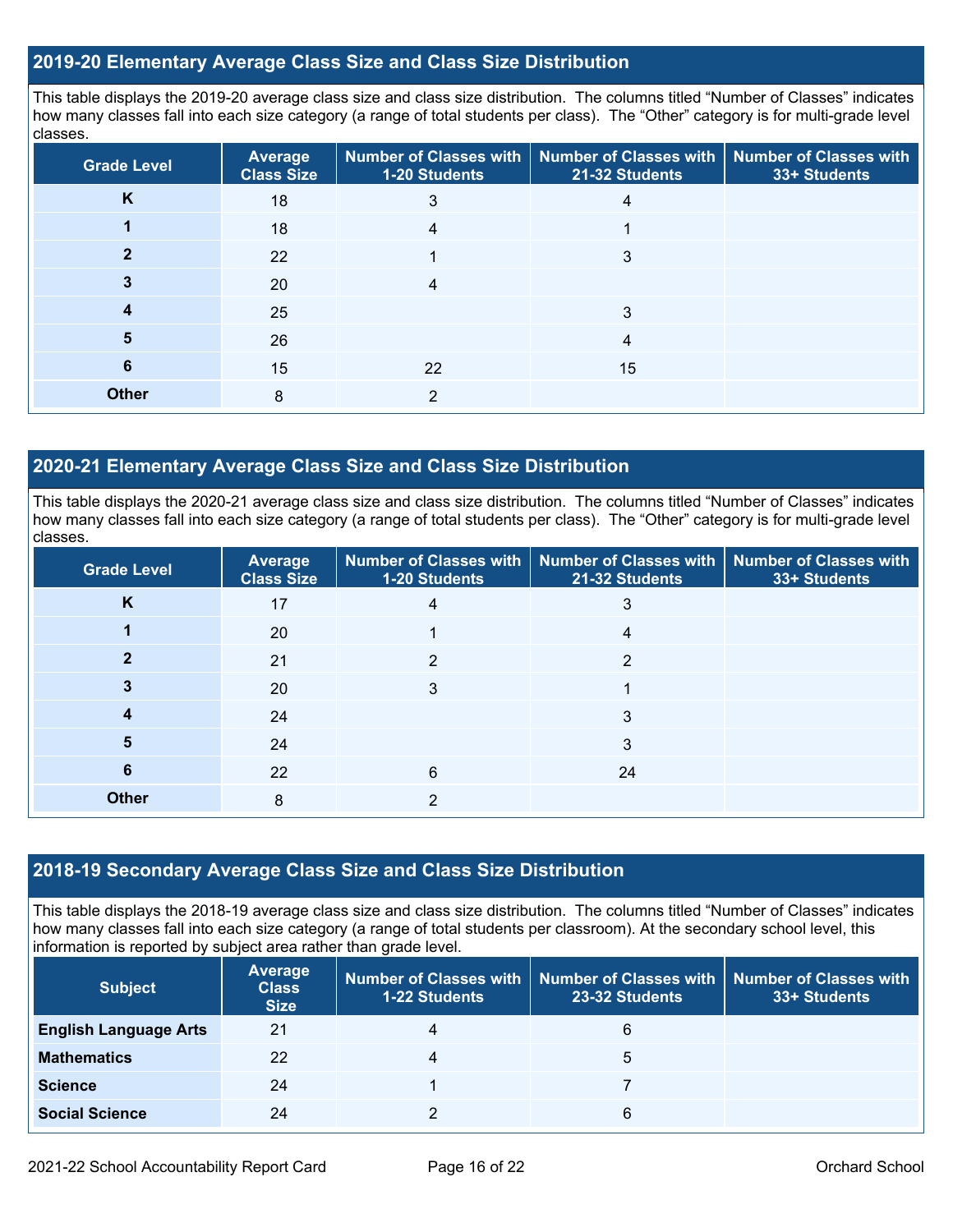#### **2019-20 Secondary Average Class Size and Class Size Distribution**

This table displays the 2019-20 average class size and class size distribution. The columns titled "Number of Classes" indicates how many classes fall into each size category (a range of total students per classroom). At the secondary school level, this information is reported by subject area rather than grade level.

| <b>Subject</b>               | Average<br><b>Class</b><br><b>Size</b> | 1-22 Students | Number of Classes with   Number of Classes with   Number of Classes with<br>23-32 Students | 33+ Students |
|------------------------------|----------------------------------------|---------------|--------------------------------------------------------------------------------------------|--------------|
| <b>English Language Arts</b> | 18                                     | 6             | 4                                                                                          |              |
| <b>Mathematics</b>           | 20                                     | 6             | 3                                                                                          |              |
| <b>Science</b>               | 20                                     | 5             | 4                                                                                          |              |
| <b>Social Science</b>        | 25                                     |               | 5                                                                                          |              |

#### **2020-21 Secondary Average Class Size and Class Size Distribution**

This table displays the 2020-21 average class size and class size distribution. The columns titled "Number of Classes" indicates how many classes fall into each size category (a range of total students per classroom). At the secondary school level, this information is reported by subject area rather than grade level.

| <b>Subject</b>               | Average<br><b>Class</b><br><b>Size</b> | <b>1-22 Students</b> | Number of Classes with   Number of Classes with   Number of Classes with<br>23-32 Students | 33+ Students |
|------------------------------|----------------------------------------|----------------------|--------------------------------------------------------------------------------------------|--------------|
| <b>English Language Arts</b> | 20                                     | 5                    |                                                                                            |              |
| <b>Mathematics</b>           | 20                                     | 5                    |                                                                                            |              |
| <b>Science</b>               | 20                                     | 5                    | 3                                                                                          |              |
| <b>Social Science</b>        | 22                                     |                      | 3                                                                                          |              |

#### **2020-21 Ratio of Pupils to Academic Counselor**

This table displays the ratio of pupils to Academic Counselor. One full time equivalent (FTE) equals one staff member working full time; one FTE could also represent two staff members who each work 50 percent of full time.

| <b>Title</b>                        | <b>Ratio</b> |
|-------------------------------------|--------------|
| <b>Pupils to Academic Counselor</b> |              |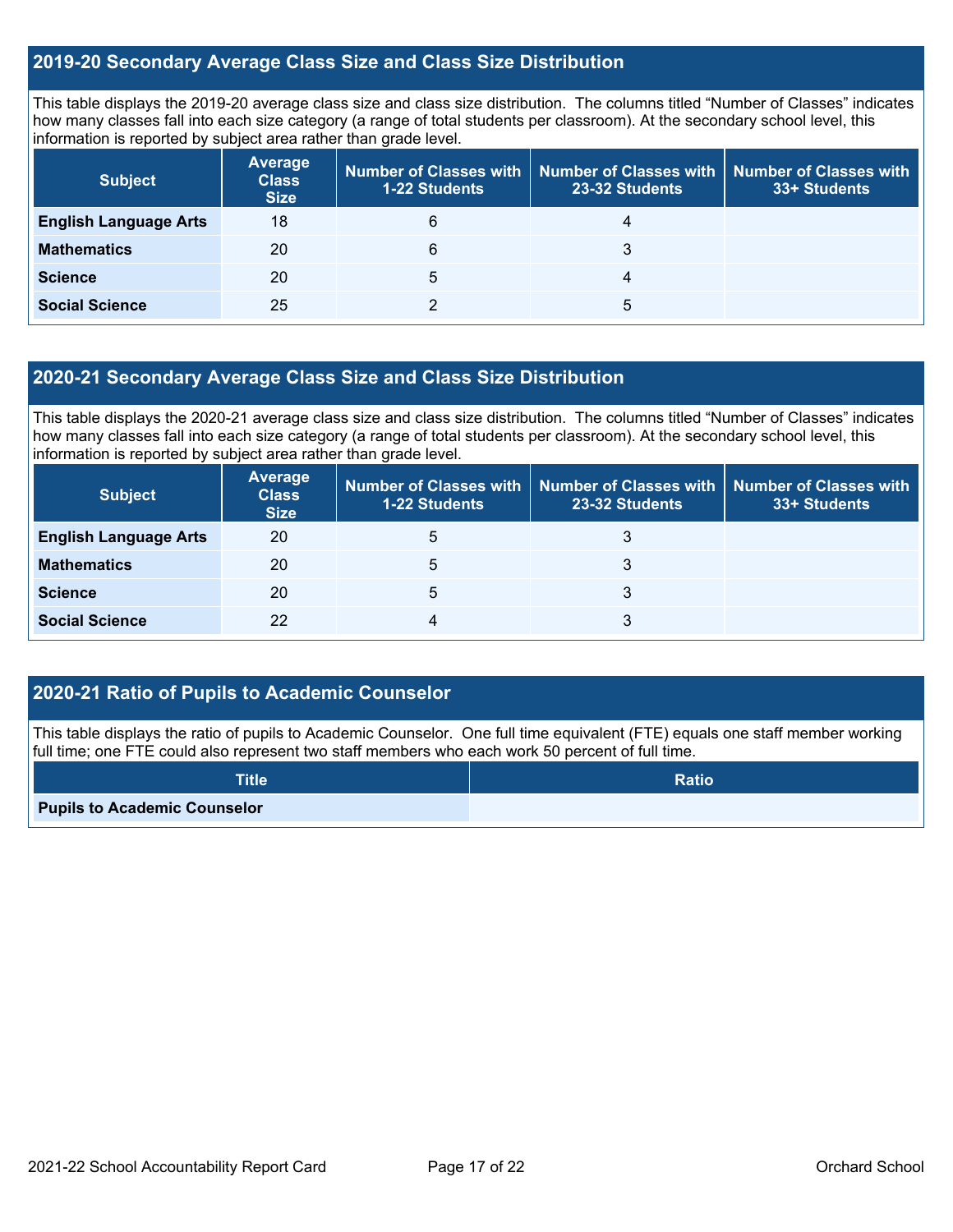#### **2020-21 Student Support Services Staff**

This table displays the number of FTE support staff assigned to this school. One full time equivalent (FTE) equals one staff member working full time; one FTE could also represent two staff members who each work 50 percent of full time.

| <b>Title</b>                                                         | <b>Number of FTE Assigned to School</b> |
|----------------------------------------------------------------------|-----------------------------------------|
| <b>Counselor (Academic, Social/Behavioral or Career Development)</b> | 0                                       |
| Library Media Teacher (Librarian)                                    | 0                                       |
| <b>Library Media Services Staff (Paraprofessional)</b>               | 0                                       |
| <b>Psychologist</b>                                                  | 0                                       |
| <b>Social Worker</b>                                                 | $\Omega$                                |
| <b>Speech/Language/Hearing Specialist</b>                            | $\Omega$                                |
| <b>Resource Specialist (non-teaching)</b>                            | 0                                       |

#### **2019-20 Expenditures Per Pupil and School Site Teacher Salaries**

This table displays the 2019-20 expenditures per pupil and average teach salary for this school. Cells with N/A values do not require data.

| <b>Level</b>                                         | <b>Total</b><br><b>Expenditures</b><br><b>Per Pupil</b> | <b>Expenditures</b><br><b>Per Pupil</b><br>(Restricted) | <b>Expenditures</b><br><b>Per Pupil</b><br>(Unrestricted) | Average<br><b>Teacher</b><br><b>Salary</b> |
|------------------------------------------------------|---------------------------------------------------------|---------------------------------------------------------|-----------------------------------------------------------|--------------------------------------------|
| <b>School Site</b>                                   | 11.587                                                  | 3,594                                                   | 7.993                                                     | \$86,217                                   |
| <b>District</b>                                      | N/A                                                     | N/A                                                     |                                                           | \$88,963                                   |
| <b>Percent Difference - School Site and District</b> | N/A                                                     | N/A                                                     |                                                           | $-3.1$                                     |
| <b>State</b>                                         |                                                         |                                                         | \$8,444                                                   | \$72,352                                   |
| <b>Percent Difference - School Site and State</b>    | N/A                                                     | N/A                                                     | $-5.5$                                                    | 17.5                                       |

#### **2020-21 Types of Services Funded**

Orchard School receives state and federal funding to equalize opportunities for at-risk students. Limited English Proficient students receive support from primary language assistance in Vietnamese and Spanish. Low achieving students, including those identified as Title I, receive reading assistance from a specialist. The school has implemented several before and after school intervention programs in language arts and mathematics to assist students who are below grade level. Many teachers conduct after-school tutorial sessions for students to help them acquire core content. Each summer, a summer school program for at-risk learners is operated to reinforce basic skills. Champions operates a parent-paid pre-school program on the Orchard campus serving infants through four-year-olds.

In addition, the district has developed an extensive range of opportunities for special education students on the district campus. From a district-operated pre-school program to county autism classes, the campus accepts and mainstreams special needs students in a safe protected environment. This successful program continues to grow and service more students.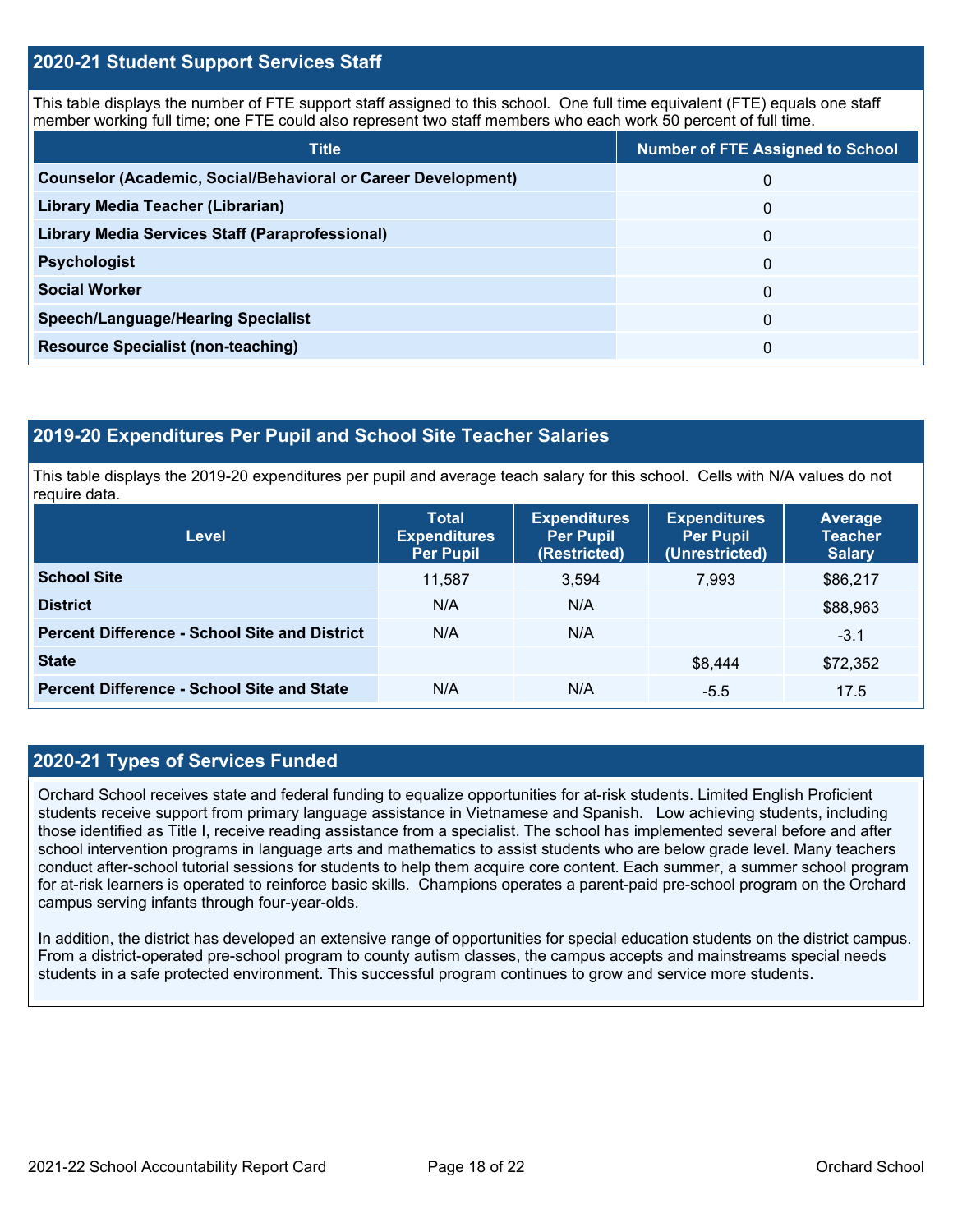#### **2019-20 Teacher and Administrative Salaries**

This table displays the 2019-20 Teacher and Administrative salaries. For detailed information on salaries, see the CDE Certification Salaries & Benefits web page at [http://www.cde.ca.gov/ds/fd/cs/.](http://www.cde.ca.gov/ds/fd/cs/)

| Category                                             | <b>District</b><br><b>Amount</b> | <b>State Average</b><br>for Districts<br>in Same Category |
|------------------------------------------------------|----------------------------------|-----------------------------------------------------------|
| <b>Beginning Teacher Salary</b>                      | \$61,673                         | \$47,265                                                  |
| <b>Mid-Range Teacher Salary</b>                      | \$92,836                         | \$69,813                                                  |
| <b>Highest Teacher Salary</b>                        | \$110,208                        | \$91,237                                                  |
| <b>Average Principal Salary (Elementary)</b>         | \$124,294                        | \$113,466                                                 |
| <b>Average Principal Salary (Middle)</b>             | \$0                              | \$115,186                                                 |
| <b>Average Principal Salary (High)</b>               | \$0                              | \$0                                                       |
| <b>Superintendent Salary</b>                         | \$219,000                        | \$131,359                                                 |
| <b>Percent of Budget for Teacher Salaries</b>        | 39%                              | 30%                                                       |
| <b>Percent of Budget for Administrative Salaries</b> | 4%                               | 7%                                                        |

#### **Professional Development**

This section provides information on the annual number of school days dedicated to staff development for the most recent three-year period.

Since the 2015-16 school year, Orchard district has annually set aside three pupil-free days for teacher professional development. This has been conducted for the past three years with much success. Teachers receive professional development related to standards-based materials in conjunction with the adoption and implementation of the curriculum. New staff members receive training from peers and their BTSA support provider. Teachers also receive training on the integration of technology into the delivery of instruction in core curriculum areas. Teachers receive instruction on how to utilize data to make instructional decisions in the classroom. Student discipline, motivation, and engagement have been important topics of discussion on teacher training days. In addition, many teachers participate in professional development workshops at the Santa Clara County Office of Education throughout the school year as they continue to implement the Common Core State Standards. These teachers then return from their training and provide professional development to the rest of the staff. Teachers also have the opportunity to attend the Teacher's College Summer Institute for reading and writing instruction.

This table displays the number of school days dedicated to staff development and continuous improvement.

| <b>Subject</b>                                                                  |  | 2019-20   2020-21   2021-22 |
|---------------------------------------------------------------------------------|--|-----------------------------|
| Number of school days dedicated to Staff Development and Continuous Improvement |  |                             |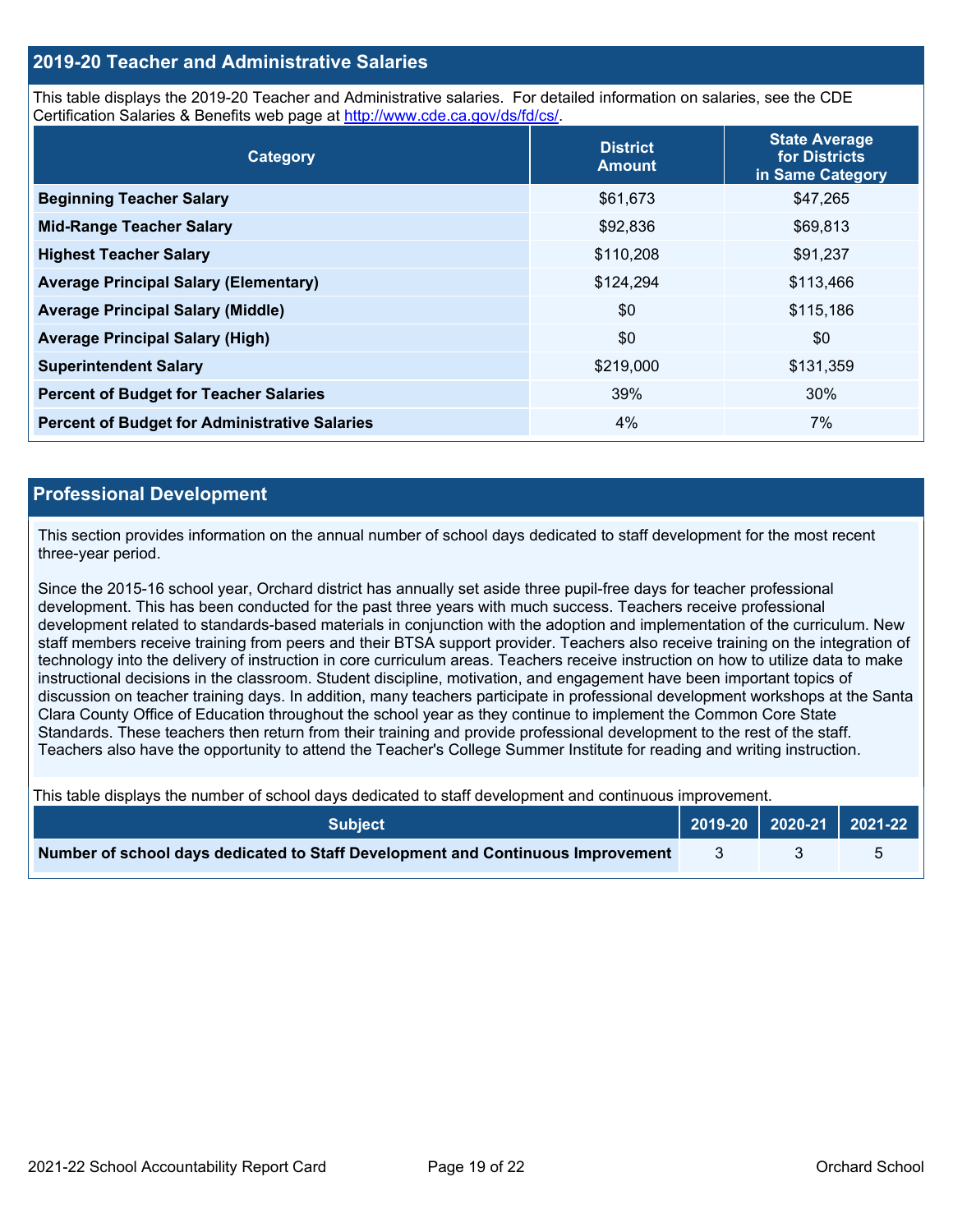# **Orchard School District 2020-21 Local Accountability Report Card (LARC) Addendum**

# **Local Accountability Report Card (LARC) Addendum**

**2020-21 Local Accountability Report Card (LARC) Addendum Overview**



On July 14, 2021, the California State Board of Education (SBE) determined that the California Department of Education (CDE) will use the SARC as the mechanism to conduct a one-time data collection of the LEA-level aggregate test results of all school's local assessments administered during the 2020–2021 school year in order to meet the federal Every Students Succeeds Act (ESSA) reporting requirement for the Local Educational Agency Accountability Report Cards (LARCs).

Each local educational agency (LEA) is responsible for preparing and posting their annual LARC in accordance with the federal ESSA. As a courtesy, the CDE prepares and posts the LARCs on behalf of all LEAs.

Only for the 2020–2021 school year and the 2020–2021 LARCs, LEAs are required to report their aggregate local assessments test results at the LEA-level to the CDE by populating the tables below via the SARC. These data will be used to meet the LEAs' federal requirement for their LARCs. Note that it is the responsibility of the school and LEA to ensure that all student privacy and suppression rules are in place when reporting data in Tables 3 and 4 in the Addendum, as applicable.

The tables below are not part of the SBE approved 2020–2021 SARC template but rather are the mechanism by which these required data will be collected from LEAs.

For purposes of the LARC and the following tables, an LEA is defined as a school district, a county office of education, or a direct funded charter school.

| <b>2021-22 District Contact Information</b> |                                |  |  |  |
|---------------------------------------------|--------------------------------|--|--|--|
| <b>District Name</b>                        | <b>Orchard School District</b> |  |  |  |
| <b>Phone Number</b>                         | (408) 944-0397                 |  |  |  |
| Superintendent                              | Jeff Bowman                    |  |  |  |
| <b>Email Address</b>                        | jbowman@orchardsd.org          |  |  |  |
| <b>District Website Address</b>             | http://www.orchardsd.org/      |  |  |  |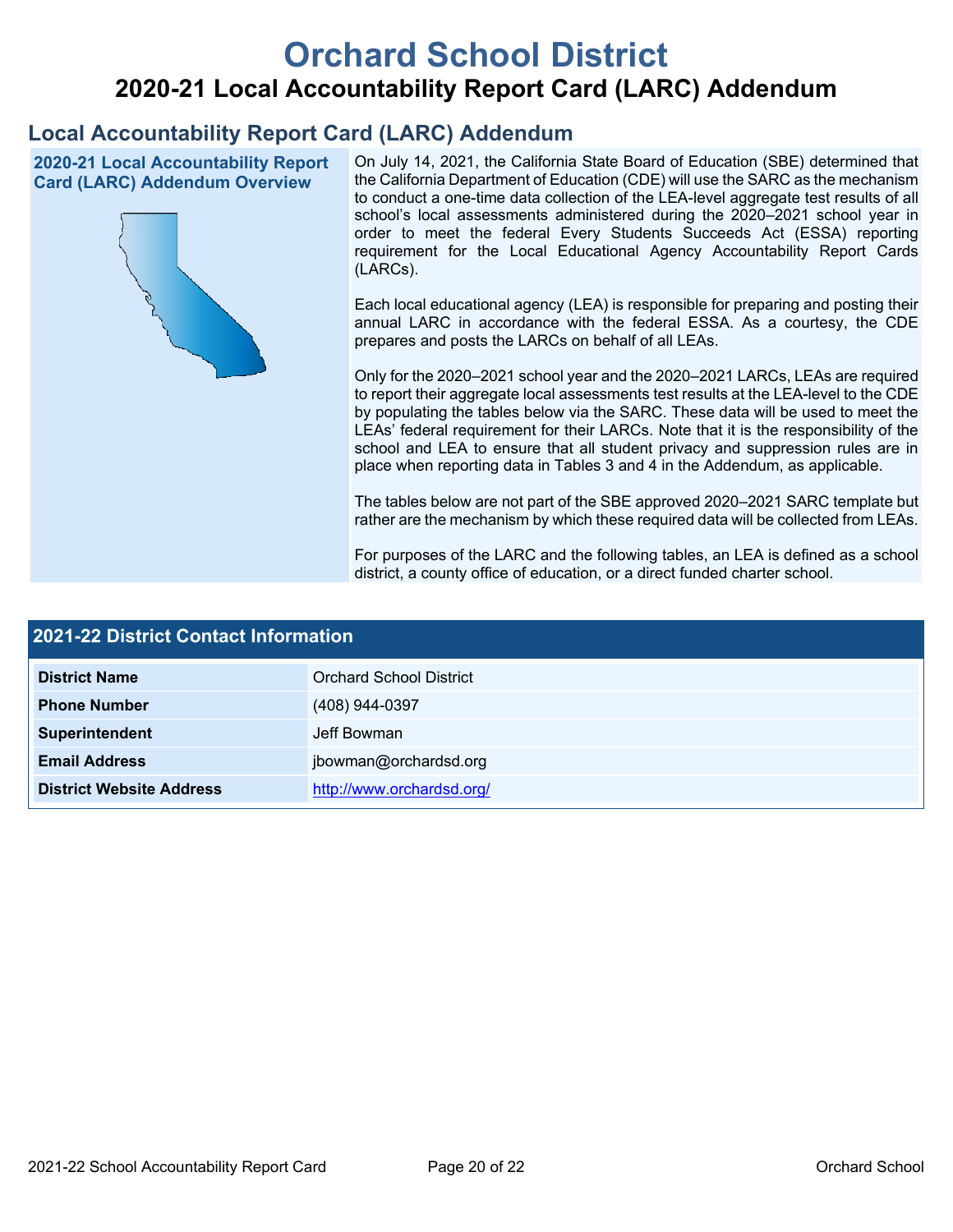### **2020-21 CAASPP Test Results in ELA by Student Group**

This table displays CAASPP test results in ELA by student group for students grades three through eight and grade eleven taking and completing a state-administered assessment. The CDE will populate this table for schools in cases where the school administered the CAASPP assessment. In cases where the school administered a local assessment instead of CAASPP, the CDE will populate this table with "NT" values, meaning this school did not test students using the CAASPP. See the local assessment(s) table for more information.

| <b>CAASPP</b><br><b>Student Groups</b>               | <b>CAASPP</b><br><b>Total</b><br><b>Enrollment</b> | <b>CAASPP</b><br><b>Number</b><br><b>Tested</b> | <b>CAASPP</b><br><b>Percent</b><br><b>Tested</b> | <b>CAASPP</b><br><b>Percent</b><br><b>Not Tested</b> | <b>CAASPP</b><br><b>Percent</b><br><b>Met or</b><br><b>Exceeded</b> |
|------------------------------------------------------|----------------------------------------------------|-------------------------------------------------|--------------------------------------------------|------------------------------------------------------|---------------------------------------------------------------------|
| <b>All Students</b>                                  |                                                    |                                                 |                                                  |                                                      |                                                                     |
| <b>Female</b>                                        |                                                    |                                                 |                                                  |                                                      |                                                                     |
| <b>Male</b>                                          |                                                    |                                                 |                                                  |                                                      |                                                                     |
| American Indian or Alaska Native                     |                                                    |                                                 |                                                  |                                                      |                                                                     |
| <b>Asian</b>                                         |                                                    |                                                 |                                                  |                                                      |                                                                     |
| <b>Black or African American</b>                     |                                                    |                                                 |                                                  |                                                      |                                                                     |
| <b>Filipino</b>                                      |                                                    |                                                 |                                                  |                                                      |                                                                     |
| <b>Hispanic or Latino</b>                            |                                                    |                                                 |                                                  |                                                      |                                                                     |
| Native Hawaiian or Pacific Islander                  |                                                    |                                                 |                                                  |                                                      |                                                                     |
| <b>Two or More Races</b>                             |                                                    |                                                 |                                                  |                                                      |                                                                     |
| <b>White</b>                                         |                                                    |                                                 |                                                  |                                                      |                                                                     |
| <b>English Learners</b>                              |                                                    |                                                 |                                                  |                                                      |                                                                     |
| <b>Foster Youth</b>                                  |                                                    |                                                 |                                                  |                                                      |                                                                     |
| <b>Homeless</b>                                      |                                                    |                                                 |                                                  |                                                      |                                                                     |
| <b>Military</b>                                      |                                                    |                                                 |                                                  |                                                      |                                                                     |
| <b>Socioeconomically Disadvantaged</b>               |                                                    |                                                 |                                                  |                                                      |                                                                     |
| <b>Students Receiving Migrant Education Services</b> |                                                    |                                                 |                                                  |                                                      |                                                                     |
| <b>Students with Disabilities</b>                    |                                                    |                                                 |                                                  |                                                      |                                                                     |